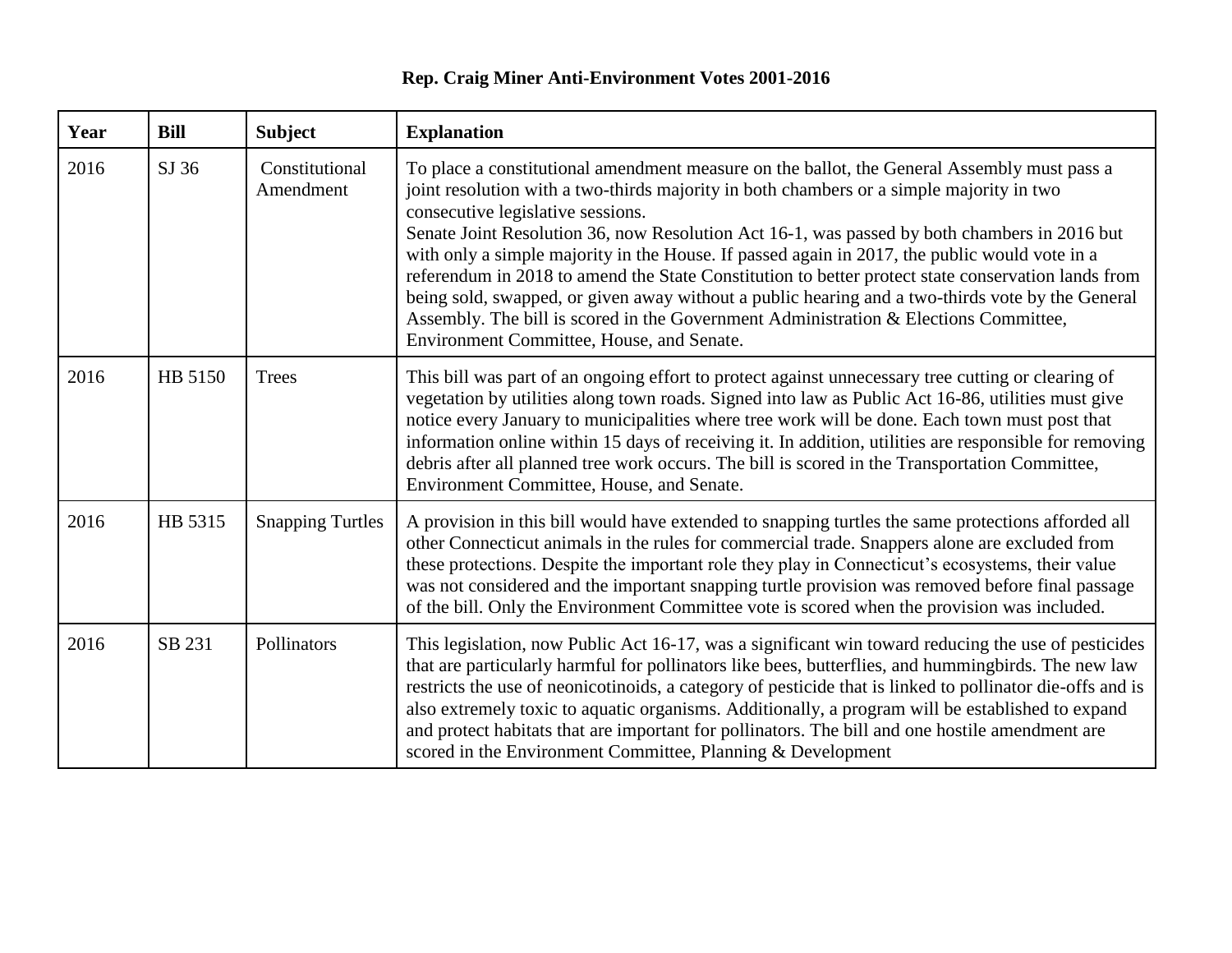| 2016 | HB 5299 | <b>Flame Retardants</b>        | This bill sought to protect Connecticut's children from exposure to carcinogens and other harmful<br>chemicals contained in flame retardants. Similar to laws in several other states, it would have<br>banned five chemical flame retardants used in children's products and upholstered residential<br>furniture, and prohibited manufacturers from replacing them with other harmful chemicals. This<br>bill was scored in the Children's Committee and the House, where it gained broad bipartisan<br>support as an important measure to protect the health and safety of our youngest citizens, as well<br>as firefighters, who suffer health consequences when they are exposed to these burning chemicals.<br>The bill was blocked in the Senate by one legislator, Senator Robert Kane, putting the interests of<br>a chemical manufacturer in his district above public health concerns. |
|------|---------|--------------------------------|---------------------------------------------------------------------------------------------------------------------------------------------------------------------------------------------------------------------------------------------------------------------------------------------------------------------------------------------------------------------------------------------------------------------------------------------------------------------------------------------------------------------------------------------------------------------------------------------------------------------------------------------------------------------------------------------------------------------------------------------------------------------------------------------------------------------------------------------------------------------------------------------------|
| 2016 | SB 233  | Consumer<br>Packaging          | Consumer packaging materials, or the materials used in shipping commercial items, are becoming<br>one of the largest sources of waste in our state. This bill, now Special Act 16-6, establishes a task<br>force to study methods for reducing, through source reduction, reuse and recycling, consumer<br>packaging that generates solid waste in the state. Although the bill was significantly weakened<br>before final passage, it is the first effort by our state to focus specifically on the problem of<br>consumer packaging. Votes are scored in the Environment Committee, House, and Senate.                                                                                                                                                                                                                                                                                          |
| 2016 | HB 5500 | <b>First Time</b><br>Violators | This bill would have authorized state agencies to suspend civil punishments against businesses for<br>first-time violations. If this bill had been passed, it would have undermined the authority of DEEP<br>to enforce air, water, and waste programs. The bill is scored in the Government Administration $\&$<br>Elections Committee and the House. It died without a vote in the Senate.                                                                                                                                                                                                                                                                                                                                                                                                                                                                                                      |
| 2015 | HB 6839 | Long Island<br>Sound Blue      | All too often, we don't recognize the complex marine diversity that exists in our waters,<br>particularly in Long Island Sound. This bill, now Public Act 15-66, will begin to create a marine<br>inventory. The Long Island Sound Blue Plan will establish a bi-state, multi-stakeholder process for<br>assessing the Sound's natural resources and uses, and planning for their protection. Connecticut<br>and New York will coordinate their efforts to better manage this shared resource, and to provide<br>science-based guidance on the placement and appropriateness of new or expanded projects. The<br>plan will also provide an ongoing forum for identifying, discussing and developing solutions for<br>issues of joint concern.                                                                                                                                                     |
| 2015 | HB 6035 | Pesticides                     | This bill imposed restrictions on applying non-emergency pesticide, including lawn care pesticide,<br>to state agency property, but not the University of Connecticut Research Farm. The bill somewhat<br>tightened the standards for emergency exemptions, and required electronic public notice for<br>pesticide applications on state agency property. It required that a pesticide applicator working on<br>state agency property be certified by DEEP. The bill also authorized the use of certain non-toxic<br>lawn-care products, both on state agency property and elementary and middle schools, where the<br>referenced products were previously banned.                                                                                                                                                                                                                                |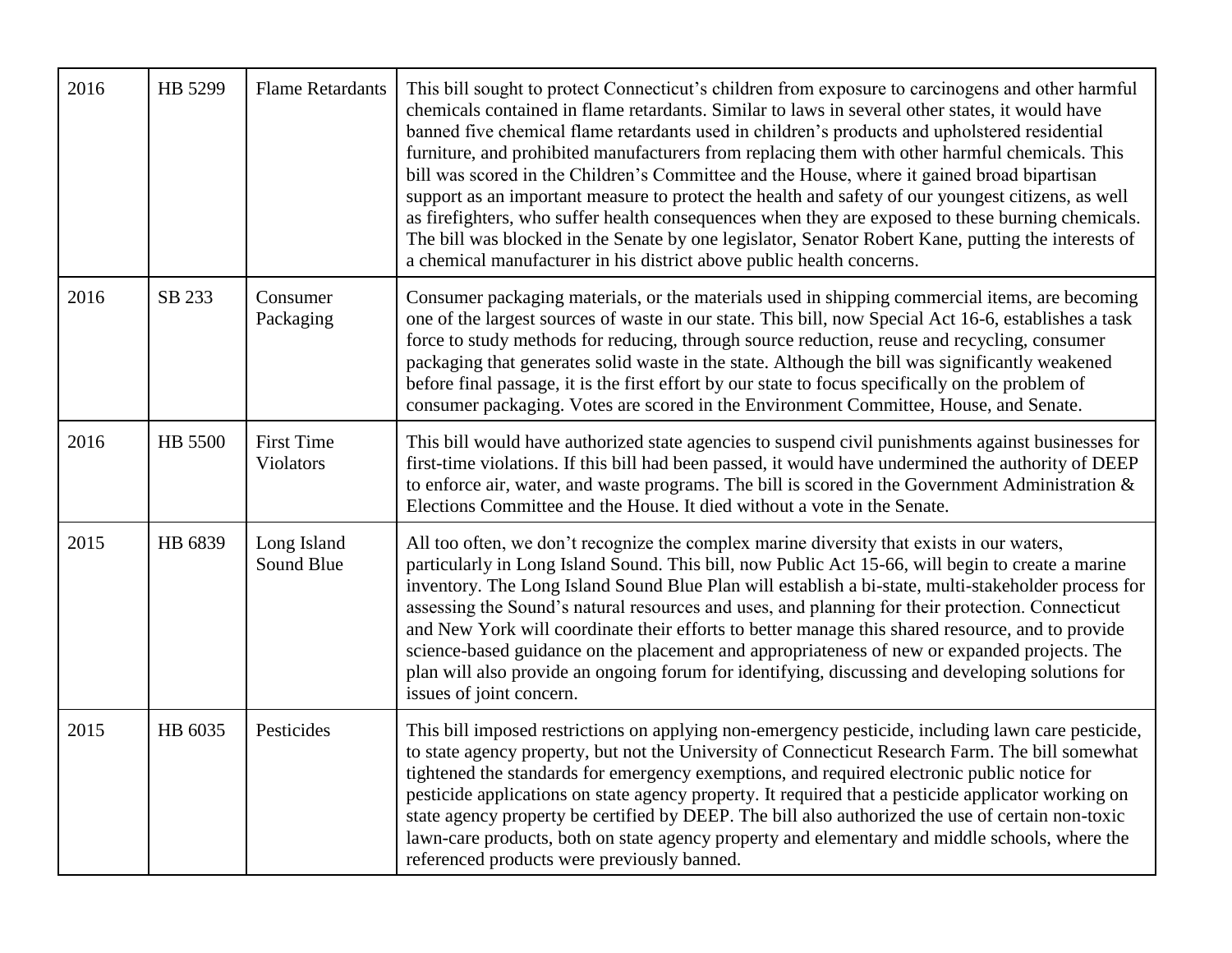| 2015 | SB 1063 | Pesticides                  | This bill addressed the use of lawn-care pesticides on municipal properties where children and<br>families may gather. It prohibited application of any lawn-care pesticide on municipal athletic<br>fields, greens, parks, and playgrounds. It authorized the use of certain non-toxic agents primarily<br>for grub control. This authorization was also extended to elementary and middle schools where use<br>of lawn-care pesticides, including the referenced non-toxic agents, is generally banned under<br>current law. Note, the original bill raised in the Environment Committee also banned the use of<br>lawn-care pesticides in high schools (lawn-care pesticides are already banned in elementary and<br>middle schools). Unfortunately, the inclusion of PAGE 22 Visit us on Facebook<br>www.facebook.com/ctlcv high schools was deleted, and the bill was further weakened in the<br>Planning and Development Committee to apply restrictions only to municipal playgrounds. |
|------|---------|-----------------------------|-----------------------------------------------------------------------------------------------------------------------------------------------------------------------------------------------------------------------------------------------------------------------------------------------------------------------------------------------------------------------------------------------------------------------------------------------------------------------------------------------------------------------------------------------------------------------------------------------------------------------------------------------------------------------------------------------------------------------------------------------------------------------------------------------------------------------------------------------------------------------------------------------------------------------------------------------------------------------------------------------|
| 2015 | HB 6838 | <b>Residential Solar</b>    | This year's major energy effort revolved around solar power. This bill, now Public Act 15-194,<br>was proposed by Governor Malloy to create new markets in this fast growing industry. For the<br>average homeowner, however, converting to solar power can be cost-prohibitive. This new law<br>provides incentives that could assist as many at 40,000 homes with state-backed financing. This<br>opportunity will not only create jobs in the solar industry and help homeowners shift to solar<br>power, it will help reduce Connecticut's greenhouse gas emissions.                                                                                                                                                                                                                                                                                                                                                                                                                      |
| 2014 | SB 443  | Extended<br>Pesticides Ban  | The original aim was to expand the existing pesticide ban at pre-K through 8th grade schools to<br>include parks, playgrounds, municipal town greens and high schools. The bill was altered in the<br>Senate to ban the use and sale of genetically-engineered grass seed, but was summarily killed by<br>leadership in the House.                                                                                                                                                                                                                                                                                                                                                                                                                                                                                                                                                                                                                                                            |
| 2014 | SB 237  | <b>Fracking Waste</b>       | This bill, now Public Act 14-200, creates a three year moratorium to keep toxic fracking waste out<br>of our state temporarily, provides time to analyze the rapidly-developing science around its<br>impacts and partially closes the federal loophole that would otherwise let fracking waste slip<br>through Connecticut's hazardous waste laws.                                                                                                                                                                                                                                                                                                                                                                                                                                                                                                                                                                                                                                           |
| 2014 | HB 5431 | Environmental<br>Violations | This bill would have endangered the environment and public health and safety by waiving fines<br>for first-time violations of regulations.                                                                                                                                                                                                                                                                                                                                                                                                                                                                                                                                                                                                                                                                                                                                                                                                                                                    |
| 2014 | SB 443  | Extended<br>Pesticides Ban  | The original aim was to expand the existing pesticide ban at pre-K through 8th grade schools to<br>include parks, playgrounds, municipal town greens and high schools. The bill was altered in the<br>Senate to ban the use and sale of genetically-engineered grass seed, but was summarily killed by<br>leadership in the House.                                                                                                                                                                                                                                                                                                                                                                                                                                                                                                                                                                                                                                                            |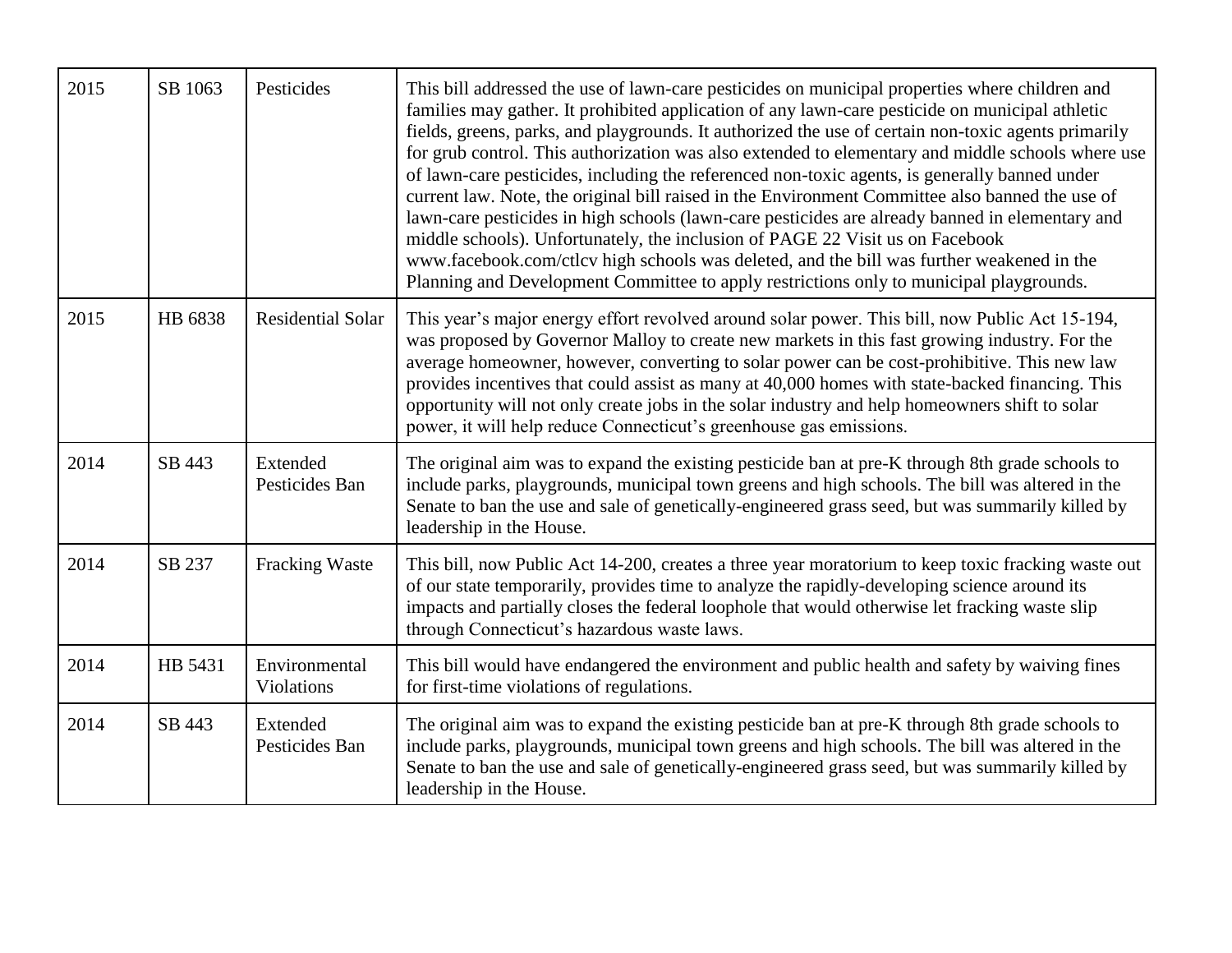| 2013 | SB 1138 | <b>Clean Energy</b><br>Goals                 | Under Connecticut's Renewable Portfolio Standard (RPS), utilities must get a rising percentage of<br>the electricity they supply from new, clean, renewable sources such as wind and solar. The goal is<br>that Class I (as designated by the RPS) clean renewable sources will account for 20% of<br>Connecticut's electricity output by 2020, making Connecticut a national leader in clean energy.<br>However, this new law, Public Act 13-303, allows utilities in some circumstances to permanently<br>fill a percentage of their mandated clean energy portfolio using power from large environmentally<br>damaging hydropower facilities like HydroQuébec and discourages investment into the<br>development of local renewable sources.                                                                                                                                                 |
|------|---------|----------------------------------------------|-------------------------------------------------------------------------------------------------------------------------------------------------------------------------------------------------------------------------------------------------------------------------------------------------------------------------------------------------------------------------------------------------------------------------------------------------------------------------------------------------------------------------------------------------------------------------------------------------------------------------------------------------------------------------------------------------------------------------------------------------------------------------------------------------------------------------------------------------------------------------------------------------|
| 2013 | SB 814  | <b>CT</b><br>Environmental<br>Protection Act | The Connecticut Environmental Protection Act (CEPA) is a vital instrument in protecting the<br>state's clean air, water, and open space. CEPA allows citizens to take legal action, usually as<br>intervenors in administrative proceedings, to oppose unreasonable threats to the environment. This<br>legislation aimed to revise CEPA in order to block or discourage baseless, vexatious suits. But the<br>bill would have seriously weakened CEPA's usefulness as a fundamental defense against harm to<br>the environment. Eventually a compromise was reached on a relatively modest revision that<br>reflected recent court decisions with respect to the evidence required for a citizen to take action but<br>that left CEPA substantially intact and still useful. Votes that supported the anti-environment<br>version of the language before the compromise are counted negatively |
| 2013 | SB 1134 | Outdoor<br>Woodburning<br>Furnaces           | Although wood smoke from outdoor wood furnaces contains many of the same hazardous<br>components as cigarette smoke, it lacks the same strict regulations meant to protect public health.<br>This bill aimed to reduce air pollution resulting from outdoor wood furnaces by banning the sale<br>of all furnaces after October 1,2013 that do not meet Phase II emissions standards as specified by<br>the U.S. Environmental Protection Agency. In addition, it required all outdoor wood-burning<br>furnaces to burn only "clean wood," eliminating the burning of wood that has a paint or stain<br>coating or has been chemically treated."                                                                                                                                                                                                                                                 |
| 2013 | HB 6441 | Dam Safety                                   | This new law, Public Act 13-197, requires dam owners to have their dams inspected periodically<br>depending on the hazard presented by potential failure. A similar initiative in Massachusetts has<br>enhanced both awareness and remediation of hazardous conditions and of fish habitat by inducing<br>more dam owners to remove dams. The law also streamlines permits for dam removals that<br>improve ecological conditions. A last minute amendment added language to ban spraying of two<br>types of pesticides, resmethrin and methoprene, in coastal zones linked to lobster die-offs in Long<br>Island Sound making the bill even better.                                                                                                                                                                                                                                            |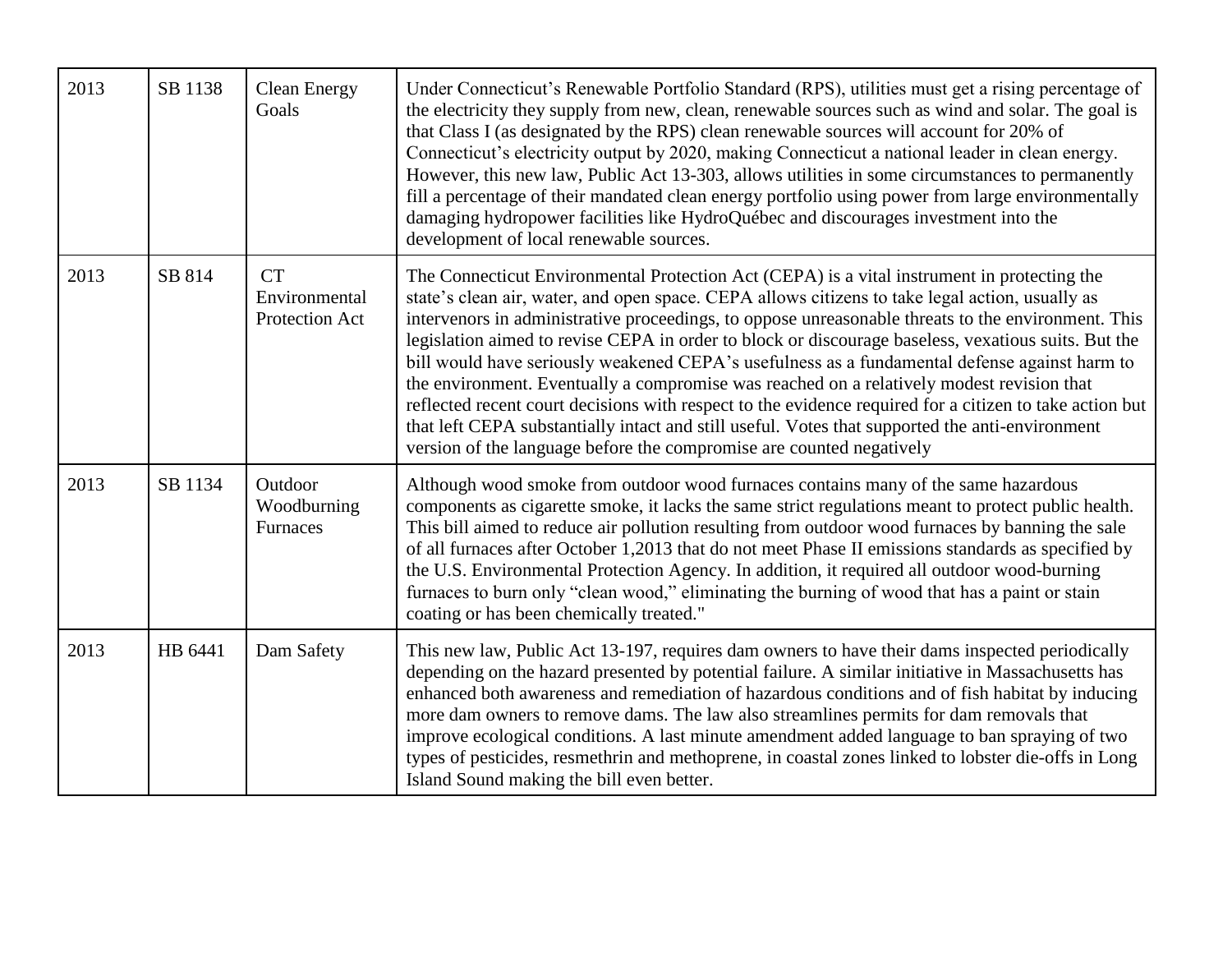| 2013 | HB 6538 | Arborists & Tree<br>Wardens         | Passed into law, Public Act 13-203, establishes requirements for both arborist businesses and tree<br>wardens with the purpose of ensuring the proper care and management of the state's urban forests.<br>The law requires that arborist businesses register annually with DEEP and employ at least one<br>licensed arborist. This law also requires municipal tree wardens to be professionally certified.                                                                                                                                                                                                          |
|------|---------|-------------------------------------|-----------------------------------------------------------------------------------------------------------------------------------------------------------------------------------------------------------------------------------------------------------------------------------------------------------------------------------------------------------------------------------------------------------------------------------------------------------------------------------------------------------------------------------------------------------------------------------------------------------------------|
| 2013 | HB 6437 | <b>Mattress</b><br>Recycling        | Connecticut alone disposes of 300,000 - 400,000 mattresses annually, at a cost to towns of over \$1<br>million. The law implements a mattress stewardship program to regulate post-consumer mattress<br>disposal, encouraging recycling of mattress components. The law requires mattress producers to<br>join a nonprofit mattress recycling council, and failure to do so prohibits them from selling<br>mattresses in the state. This program will be funded by a mattress stewardship fee on mattresses<br>sold in Connecticut, and should greatly reduce illegal dumping by offering disposal at no cost.        |
| 2012 | SB 89   | <b>Mattress</b><br>Recycling        | This was a first attempt to require that manufacturers create a system whereby mattresses would be<br>sent for component recycling, remanufacture, or other appropriate post-consumer disposal at the<br>end of their useful life. This program would have operated in a similar fashion to programs for the<br>disposal of electronic waste and unused paint. There would have been no cost to the municipalities<br>or state to dispose of a mattress, and it would have reduced illegal dumping. This bill was raised<br>by the Environment Committee, passed by the Senate, but failed to be called in the House. |
| 2012 | SB 274  | Chemicals of<br><b>High Concern</b> | This bill would have required a collaborative effort by Department of Public Health, Department<br>of Energy and Environmental Protection, and Department of Consumer Protection to prepare a<br>report with regard to chemicals of high concern to children. The report would have compared<br>Connecticut with other states and made recommendations on how to identify chemicals of concern<br>and reduce exposure. This bill was raised by the Public Health Committee but died on the Senate<br>calendar.                                                                                                        |
| 2012 | SB 376  | <b>Coastal Zone</b><br>Management   | This bill would have placed an unprecedented burden on municipal zoning commissions<br>concerning all coastal zone erosion control structures. It would have required commissions to<br>either approve an applicant's proposal or spend money to develop an alternate engineering plan for<br>the applicant. At the same time, it would have put serious constraints on the alternate plan. This<br>bill was raised by the Environment Committee and passed the Planning and Development<br>Committee. No was a pro-environment vote.                                                                                 |
| 2012 | SB 440  | Phosphorus<br>Reduction In<br>Water | Following intense negotiations with the Speaker's staff, DEEP, environmental advocates, and<br>municipal advocates, the anti-environmental provisions were softened, all affected municipalities<br>were invited to the table, and a negotiated statement of legislative intent stipulated that nothing in<br>the act would compromise DEEP's authority to regulate water quality under the Clean Water Act.<br>This bill passed the Senate and House unanimously, and is now Public Act 12-155.                                                                                                                      |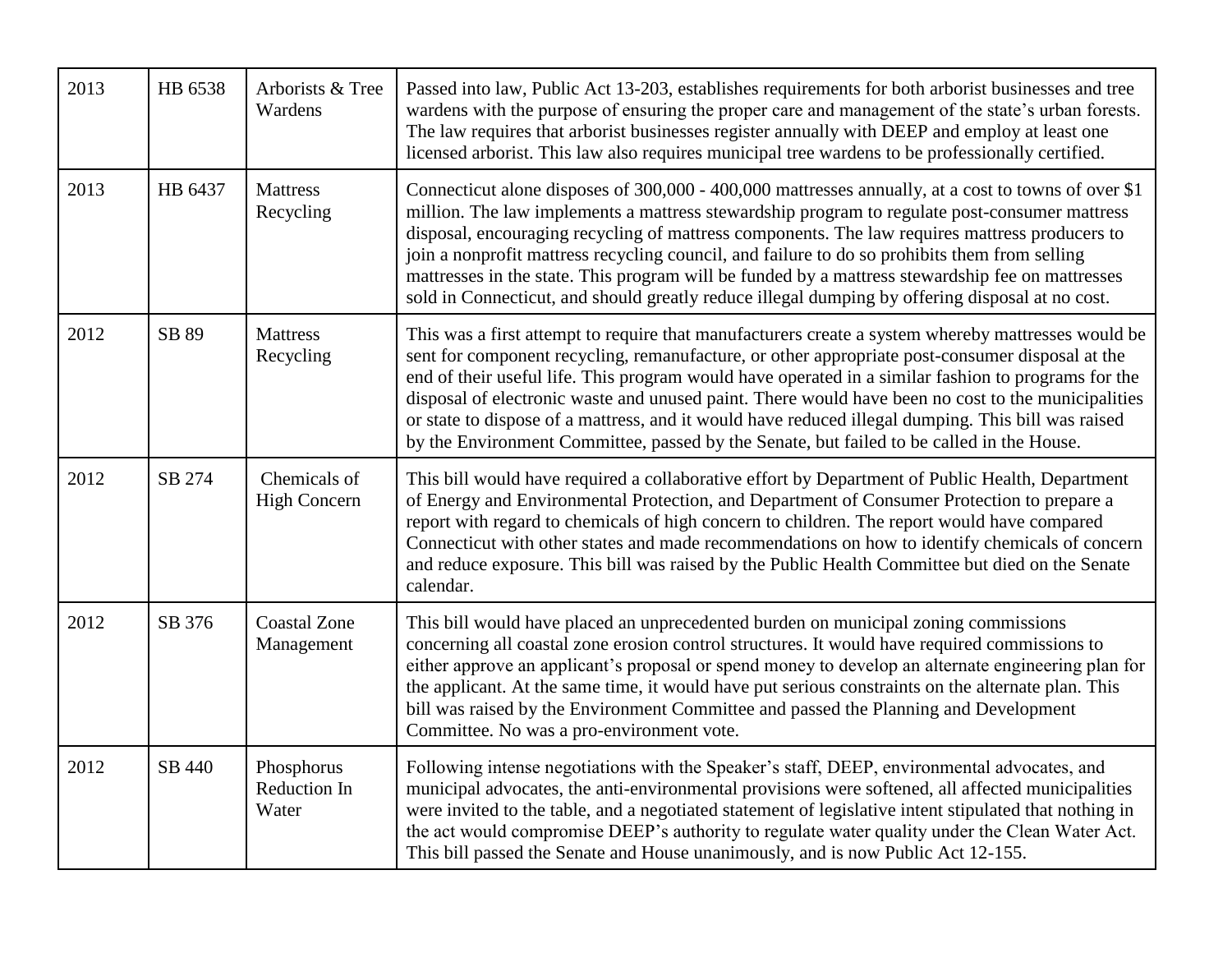| 2012 | HB 5121             | Pesticides<br>Preemption | This legislation attempted to remove the Connecticut lawn-care pesticide preemption statute and<br>give local control by allowing towns to decide whether or not they wanted to adopt stricter lawn<br>care methods than the state. This bill originated in the Environment Committee but died in the<br>Planning and Development Committee. We also scored an amendment in the Environment<br>Committee that would have killed this initiative.                                                                                                                                                                                                                                                                                                                                                                                                                                                                                                                                                                                                                                                                                                                                                                                                                                                                                                     |
|------|---------------------|--------------------------|------------------------------------------------------------------------------------------------------------------------------------------------------------------------------------------------------------------------------------------------------------------------------------------------------------------------------------------------------------------------------------------------------------------------------------------------------------------------------------------------------------------------------------------------------------------------------------------------------------------------------------------------------------------------------------------------------------------------------------------------------------------------------------------------------------------------------------------------------------------------------------------------------------------------------------------------------------------------------------------------------------------------------------------------------------------------------------------------------------------------------------------------------------------------------------------------------------------------------------------------------------------------------------------------------------------------------------------------------|
| 2012 | HB 5121             | Amendment B              | This legislation attempted to remove the Connecticut lawn-care pesticide preemption statute and<br>give local control by allowing towns to decide whether or not they wanted to adopt stricter lawn<br>care methods than the state. This bill originated in the Environment Committee but died in the<br>Planning and Development Committee. We also scored an amendment in the Environment<br>Committee that would have killed this initiative.                                                                                                                                                                                                                                                                                                                                                                                                                                                                                                                                                                                                                                                                                                                                                                                                                                                                                                     |
| 2011 | SB 210              | <b>BPA</b> in Receipts   | and baby formula cans, food packaging and thermal receipt paper. This toxic chemical is<br>associated with cancers, reproductive disorders, obesity, and diabetes, and adversely affects<br>development of the infant brain and nervous system. The bill originally would have also required<br>Connecticut's Chemical Innovations Institute to report annually on toxic chemicals and<br>alternatives, but the General Law Committee removed that provision. The bill had bipartisan<br>support.                                                                                                                                                                                                                                                                                                                                                                                                                                                                                                                                                                                                                                                                                                                                                                                                                                                    |
| 2011 | SB 866 &<br>SB 1019 | Green Fund               | The Community Green Fund bill would have allowed, but not required, cities and towns to collect<br>a real estate conveyance tax from real estate buyers to create a Community Green Fund for a<br>variety of municipal environmental projects, such as investments in open space, farmland, parks,<br>brownfield cleanup, energy conservation, alternative transportation, clean air and water, or<br>affordable housing. The Community Green Fund would have created an alternative to funding<br>conservation with local property taxes, resulting in stronger conservation and local control. The<br>Community Green Fund was proposed at the start of the session as Senate Bill 834, which died<br>without a vote. It was later reincarnated as Senate Bill 866. That version was struck down in the<br>House, but resurrected once again as Bill 1019. Environment Committee Co-Chairs Senator<br>Edward Meyer and Representative Richard Roy led a heroic effort to keep the Community Green<br>Fund concept alive during the legislative session, but the realtors' and builders' short-sighted<br>opposition prevailed and the bill died. Similar legislation was proposed in each of the last two<br>years, but has not passed despite being implemented in other states with positive results for the<br>environment and property values. |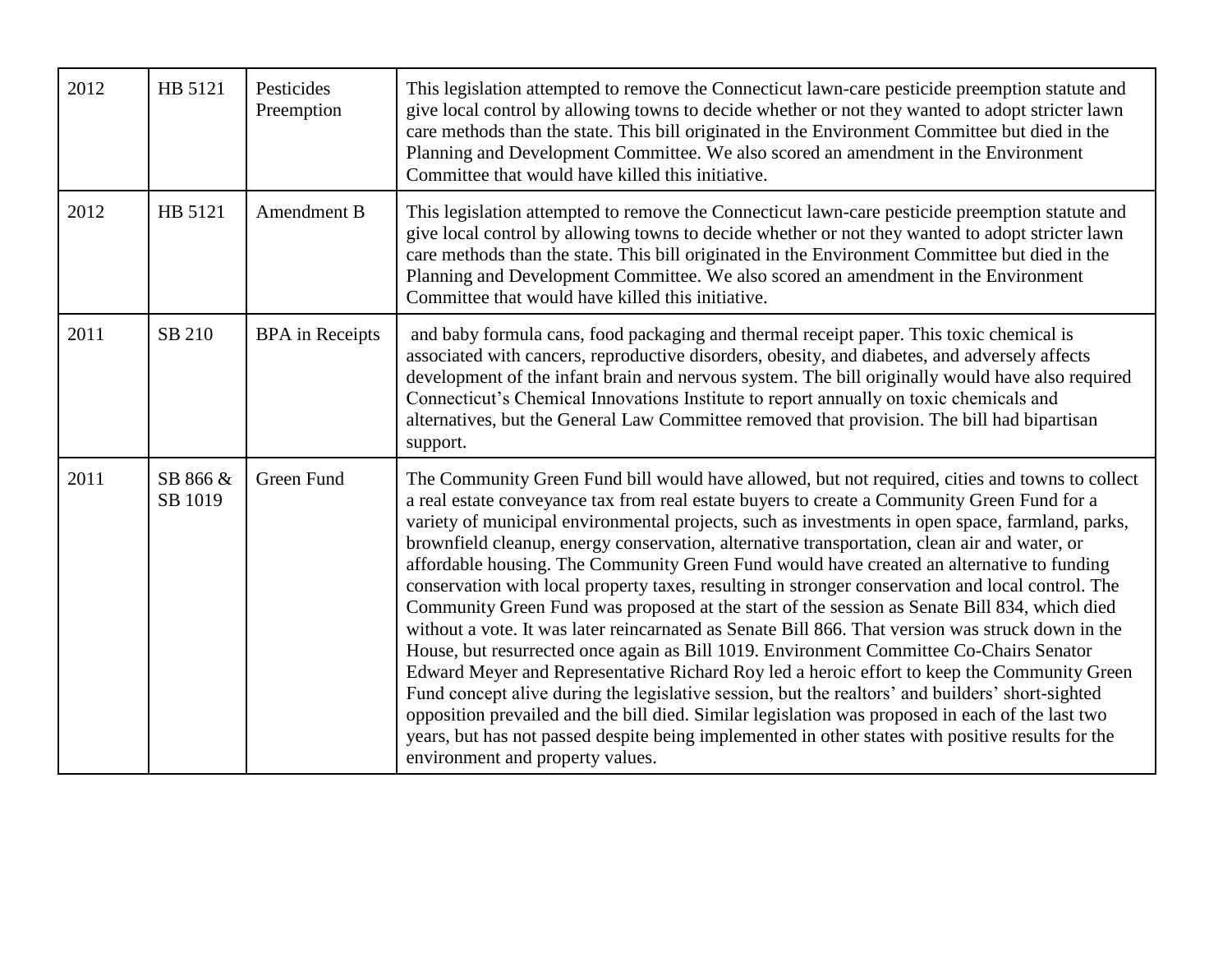| 2011 | SB 1196 | Haddam Land<br>Swap  | The passage of this legislation allows for a widely opposed land transfer in the town of Haddam<br>from the Department of Energy and Environmental Protection (DEEP) to a private developer<br>without environmental review, effectively violating the official Land Exchange Policy of DEEP.<br>For the third consecutive year, Senator Eileen Daily has pressed forward with this controversial<br>measure to transfer these 17 acres overlooking the Connecticut River from the state to a private<br>developer. In exchange, the private developer will transfer an 87-acre tract adjacent to the<br>Cockaponset State Forest in Higganum. Because the property that will be transferred to the<br>developers was sold to the state expressly for the purpose of preserving it in its undeveloped,<br>natural state, this legislation is bad public policy. It undermines the public's already diminished<br>faith in government, and discourages future gifts or sales of land to the state for conservation<br>purposes. If the land is going to be developed anyway, sellers have no incentive to donate or sell to<br>the state and every incentive to sell to the highest bidder. Senators Edward Meyer, John<br>McKinney, and Joe Markley, and Representatives Chris Donovan, Phil Miller, Diana Urban, and<br>Terrie Wood were among the champions who worked with environmental advocates to oppose this<br>provision—albeit unsuccessfully—until the last minutes of the legislative session. |
|------|---------|----------------------|------------------------------------------------------------------------------------------------------------------------------------------------------------------------------------------------------------------------------------------------------------------------------------------------------------------------------------------------------------------------------------------------------------------------------------------------------------------------------------------------------------------------------------------------------------------------------------------------------------------------------------------------------------------------------------------------------------------------------------------------------------------------------------------------------------------------------------------------------------------------------------------------------------------------------------------------------------------------------------------------------------------------------------------------------------------------------------------------------------------------------------------------------------------------------------------------------------------------------------------------------------------------------------------------------------------------------------------------------------------------------------------------------------------------------------------------------------------------------------------------------------|
| 2011 | SB 832  | <b>River Buffers</b> | This bill would have protected river and shoreline buffers by saving natural vegetation along<br>Connecticut's rivers. Buffers consisting of natural vegetation and other low-impact development<br>strategies are the best and cheapest approach to avoiding water pollution from storm water runoff,<br>because they enhance natural filtration and control flooding by slowing flows and decreasing the<br>volume of the runoff. Had this legislation passed, it would have protected inland wetlands and<br>watercourses by requiring a 100-foot buffer between the water and buildings. This bill died<br>because the Planning and Development Committee did not vote on it. A similar bill is expected to<br>be raised again next year.                                                                                                                                                                                                                                                                                                                                                                                                                                                                                                                                                                                                                                                                                                                                                              |
| 2010 | SB 120  | <b>DEP</b> Guidance  | Bill 120 would have required the policies and guidance statements of the Department of<br>Environmental Protection (DEP) to be treated as regulations, and to be approved by the Legislative<br>Regulations Review Committee. This legislative veto power over agency regulations is highly<br>unusual, and an approach that many regarded as over-reaching and without constitutional validity.<br>Bill 120 died on the Senate calendar.                                                                                                                                                                                                                                                                                                                                                                                                                                                                                                                                                                                                                                                                                                                                                                                                                                                                                                                                                                                                                                                                  |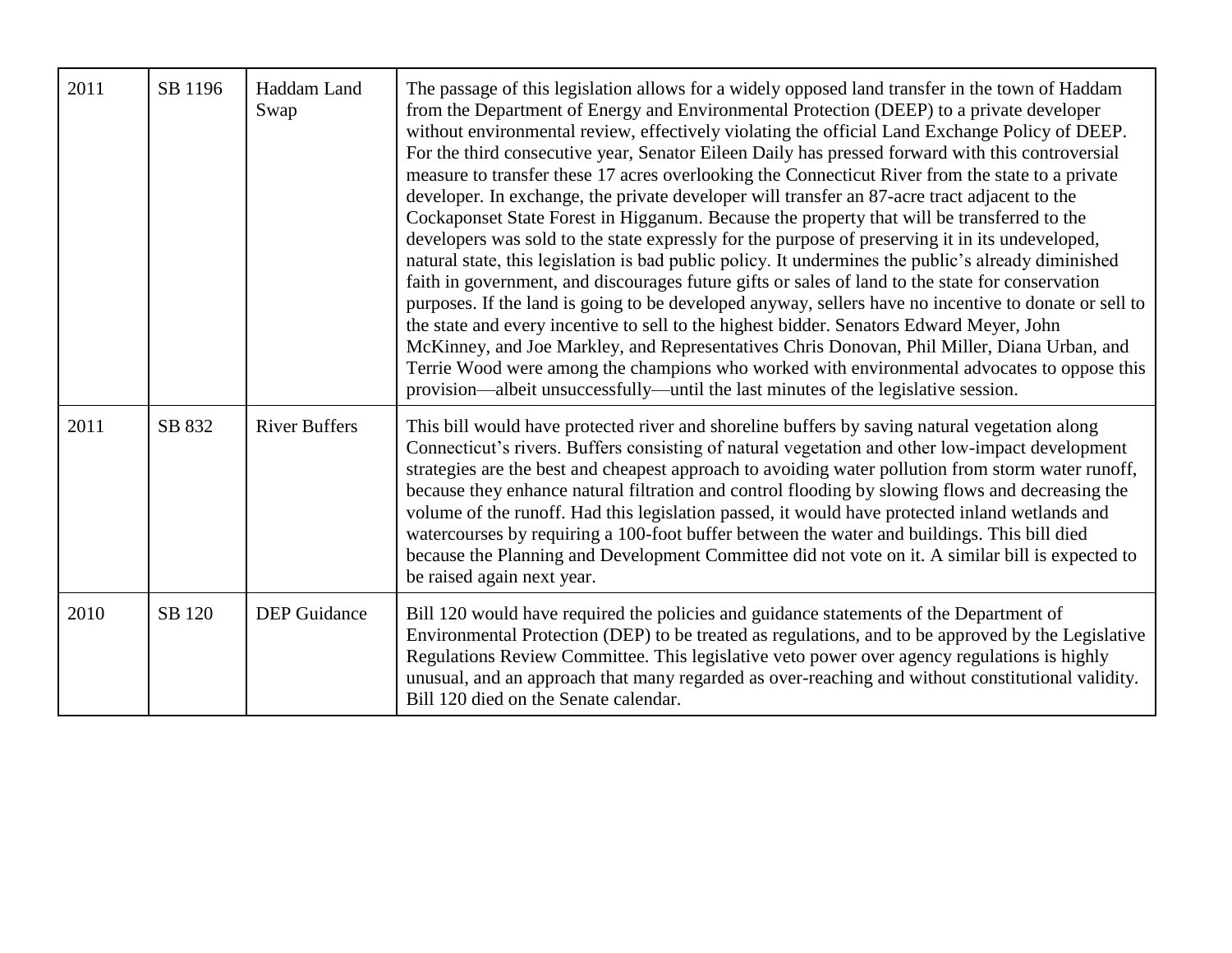| 2010 | SB 453 | Regulatory<br>Environment | Bill 453 claimed to be designed to boost the economy and stimulate jobs through faster permitting,<br>better compliance assistance and special attention to the challenges of small businesses. However,<br>it would have accomplished this at the expense of the environment by rolling back the<br>enforcement of environmental protections. The consequences of the bill, perhaps unintended,<br>would have been to sacrifice clean water, air, and Connecticut's landscapes to expediency, for<br>example, by setting tight deadlines for DEP action on permits and then requiring automatic<br>approvals of applications if DEP missed the deadlines. SB-453 became the base for anti-<br>environment provisions, to the point that it was dubbed the mother rat. To be fair, some of those<br>who voted for it acknowledged that the bill was flawed and should not pass, and, in fact, it did die. |
|------|--------|---------------------------|-----------------------------------------------------------------------------------------------------------------------------------------------------------------------------------------------------------------------------------------------------------------------------------------------------------------------------------------------------------------------------------------------------------------------------------------------------------------------------------------------------------------------------------------------------------------------------------------------------------------------------------------------------------------------------------------------------------------------------------------------------------------------------------------------------------------------------------------------------------------------------------------------------------|
|------|--------|---------------------------|-----------------------------------------------------------------------------------------------------------------------------------------------------------------------------------------------------------------------------------------------------------------------------------------------------------------------------------------------------------------------------------------------------------------------------------------------------------------------------------------------------------------------------------------------------------------------------------------------------------------------------------------------------------------------------------------------------------------------------------------------------------------------------------------------------------------------------------------------------------------------------------------------------------|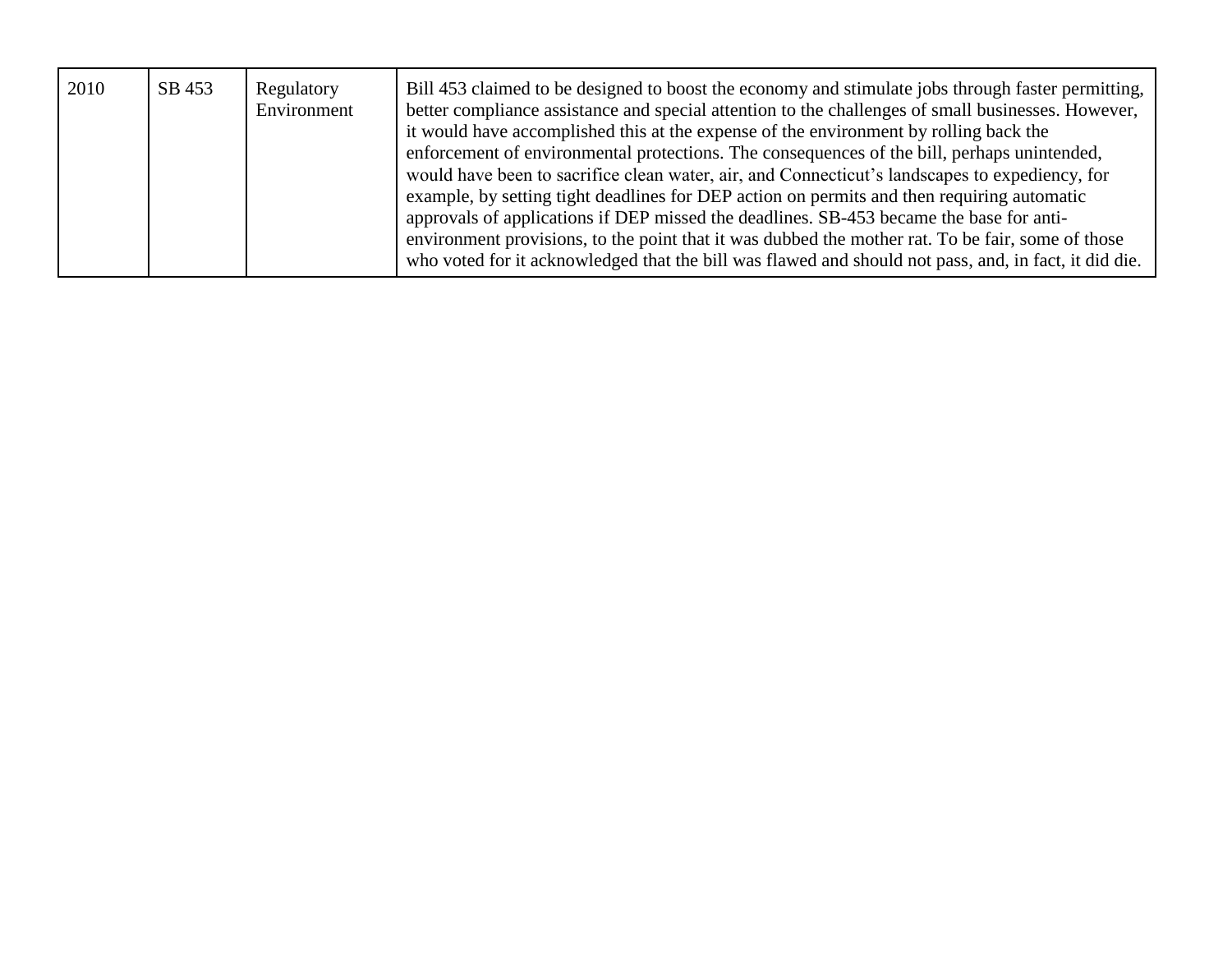| 2010 | SB 463 &<br>SB 493 | <b>Energy Reform</b> | Bill 493 contained landmark energy reform provisions. It passed on the last day of the legislative<br>session but ultimately was vetoed by the governor. Bill 463 became Bill 493 as part of an<br>emergency-certification process late in the legislative session. Emergency certification (e-cert) is<br>designed to enable a bill that has not been through committees to come to a vote. The process is<br>intended to provide for the possibility of quick action in emergencies. The process does, however,<br>limit public participation and debate. This large, omnibus bill resulted from negotiations with and<br>between the two chairs of the Energy and Technology Committee. In 2009, the two had a poor<br>working relationship, resulting in no significant energy legislation. This year brought welcome<br>progress. Bill 493 would have bolstered the state's renewable energy industry, particularly solar<br>power, and promoted energy efficiency. The bill detailed multiple programs to support solar<br>energy, fuel cells, and energy efficiency; it allowed municipalities to establish loan programs for<br>energy improvements to private property; it set energy efficiency standards for certain electronic<br>devices. The bill was designed to reduce electric rates for Connecticut ratepayers, to provide relief<br>for low-income customers, and to provide incentives for purchasing Connecticut products. The<br>most original and controversial feature of the bill made a substantial change in energy<br>management. The bill would have established a major new division in the Department of Public<br>Utility Control (DPUC) responsible for power procurement, conservation and renewable energy,<br>and research. Most of the details as to how this division would attain the goals of the bill were<br>assigned to a working group consisting of the Secretary of the Office of Policy and Management<br>(OPM), the Consumer Counsel, the DPUC chair, the Attorney General, the Executive Director of<br>Connecticut Innovations—or their designees—and the Chairpersons and Ranking Members of the<br>Energy and Technology Committee. This bill passed in the Senate by a 20-14 vote and in the<br>House of Representatives by an 81-40 vote. Governor M. Jodi Rell's reasons for her veto included<br>assertions that the bill would most likely raise, not lower, costs to consumers, and that it was not<br>adequately vetted through a public hearing process. Others countered that a significant number of<br>provisions in the energy bill were previously included in other bills, which had public hearings.<br>Most of the environmental community deplored the veto, maintaining that the law would have<br>provided urgently needed support for clean energy industries and moved the state toward more<br>rational and efficient energy management. YES was the pro-environment vote" |
|------|--------------------|----------------------|------------------------------------------------------------------------------------------------------------------------------------------------------------------------------------------------------------------------------------------------------------------------------------------------------------------------------------------------------------------------------------------------------------------------------------------------------------------------------------------------------------------------------------------------------------------------------------------------------------------------------------------------------------------------------------------------------------------------------------------------------------------------------------------------------------------------------------------------------------------------------------------------------------------------------------------------------------------------------------------------------------------------------------------------------------------------------------------------------------------------------------------------------------------------------------------------------------------------------------------------------------------------------------------------------------------------------------------------------------------------------------------------------------------------------------------------------------------------------------------------------------------------------------------------------------------------------------------------------------------------------------------------------------------------------------------------------------------------------------------------------------------------------------------------------------------------------------------------------------------------------------------------------------------------------------------------------------------------------------------------------------------------------------------------------------------------------------------------------------------------------------------------------------------------------------------------------------------------------------------------------------------------------------------------------------------------------------------------------------------------------------------------------------------------------------------------------------------------------------------------------------------------------------------------------------------------------------------------------------------------------------------------------------------------------------------------------------------------------------------------------------------------------------------------------------------------------------------------------------------------------------------------------------------------------------------------------|
|------|--------------------|----------------------|------------------------------------------------------------------------------------------------------------------------------------------------------------------------------------------------------------------------------------------------------------------------------------------------------------------------------------------------------------------------------------------------------------------------------------------------------------------------------------------------------------------------------------------------------------------------------------------------------------------------------------------------------------------------------------------------------------------------------------------------------------------------------------------------------------------------------------------------------------------------------------------------------------------------------------------------------------------------------------------------------------------------------------------------------------------------------------------------------------------------------------------------------------------------------------------------------------------------------------------------------------------------------------------------------------------------------------------------------------------------------------------------------------------------------------------------------------------------------------------------------------------------------------------------------------------------------------------------------------------------------------------------------------------------------------------------------------------------------------------------------------------------------------------------------------------------------------------------------------------------------------------------------------------------------------------------------------------------------------------------------------------------------------------------------------------------------------------------------------------------------------------------------------------------------------------------------------------------------------------------------------------------------------------------------------------------------------------------------------------------------------------------------------------------------------------------------------------------------------------------------------------------------------------------------------------------------------------------------------------------------------------------------------------------------------------------------------------------------------------------------------------------------------------------------------------------------------------------------------------------------------------------------------------------------------------------------|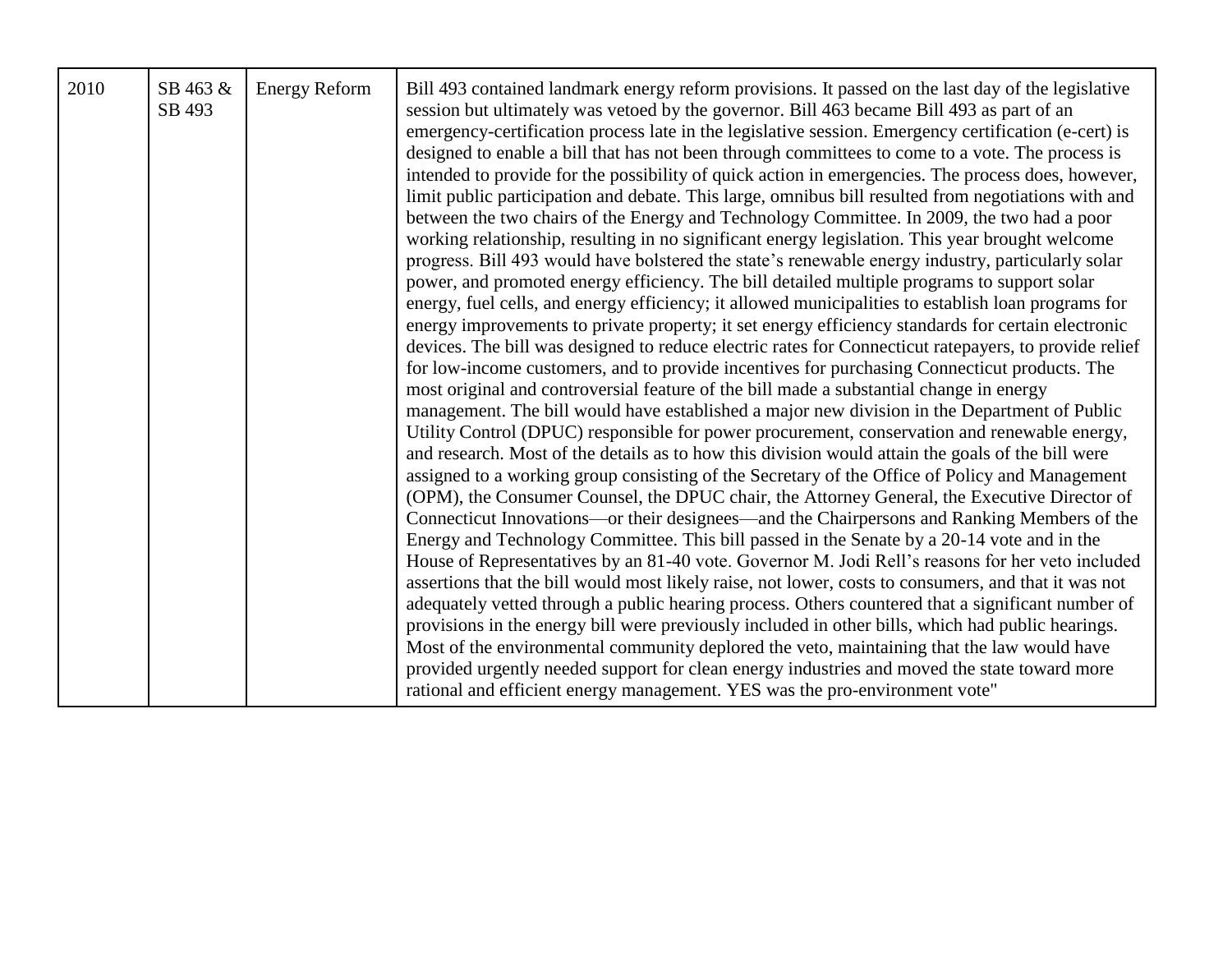| 2010 | HB 5418 | <b>Integrated Pest</b><br>Management | Bill 5418, as originally proposed, would have required towns to adopt Integrated Pest<br>Management (IPM) according to model plans to be developed by the DEP. IPM, which has no<br>official, legal definition, aims to minimize the use of pesticides and herbicides. The requirement is<br>already in place at state facilities. The bill, however, became a vehicle for rolling back the present<br>total ban on the use of lawn care pesticides on the fields of nursery, elementary, and middle<br>schools. There were also concerns that the bill would have discouraged further progress toward<br>banning pesticides in other public areas (with exceptions for emergencies). The Environmental<br>Committee voted on a version of the bill that specifically continued the protections for school<br>grounds. The Planning and Development Committee proposed and voted on a change that would<br>have weakened protections for schools. Thereafter, the bill died. |
|------|---------|--------------------------------------|------------------------------------------------------------------------------------------------------------------------------------------------------------------------------------------------------------------------------------------------------------------------------------------------------------------------------------------------------------------------------------------------------------------------------------------------------------------------------------------------------------------------------------------------------------------------------------------------------------------------------------------------------------------------------------------------------------------------------------------------------------------------------------------------------------------------------------------------------------------------------------------------------------------------------------------------------------------------------|
| 2009 | SB 569  | <b>Inland Wetlands</b>               | This bill, championed by Rep. Mary Mushinsky and Sen. Ed Meyer, would have reaffirmed the<br>state's mission in preserving and preventing the despoliation of inland wetlands and watercourses,<br>thus guaranteeing them the same protection as tidal wetlands. Despite passing unanimously in the<br>Senate after lengthy discussion, and lacking any state/municipal fiscal impact, this bill was<br>withdrawn without a vote after both Democratic and Republican legislators began to filibuster the<br>discussion during the last hours of session.                                                                                                                                                                                                                                                                                                                                                                                                                    |
| 2009 | SB 735  | <b>Complete Streets</b>              | The passing of the complete streets bill is one of the environmental successes of the 2009<br>legislative session. The bill, introduced by Sen. Gary Lebeau and championed by Rep. Tom<br>Kehoe, requires at least 1% of all highway/street construction/rehabilitation funding to go toward<br>transportation infrastructure for pedestrians and cyclists. It creates an 11-member Pedestrian and<br>Bicycle Transportation Advisory Board charged with furthering bicycle/pedestrian friendly<br>programs. Despite compromises that weakened the final bill, it substantially raises funding for<br>non-motorized transportation that will help lower our Vehicle Miles Traveled (VMT), and<br>consequently our impact on air quality and global warming.                                                                                                                                                                                                                  |
| 2009 | SB 747  | Alt Sewage<br><b>Systems</b>         | This bill originally aimed to reform permit rules for packaged sewage treatment units to take into<br>account smart growth principles. Unfortunately, an anti-environment legislative rat proffered by<br>Rep. David Labriola and Sen. Bob Kane, incorporated language from another Bill (SB 264) which<br>would have exempted an expansion project at Oxford airport from the state-mandated<br>environmental review process. A divided Environment Committee approved the amendment.<br>Negotiations led to a satisfactory resolution, and the bill died without a vote.                                                                                                                                                                                                                                                                                                                                                                                                   |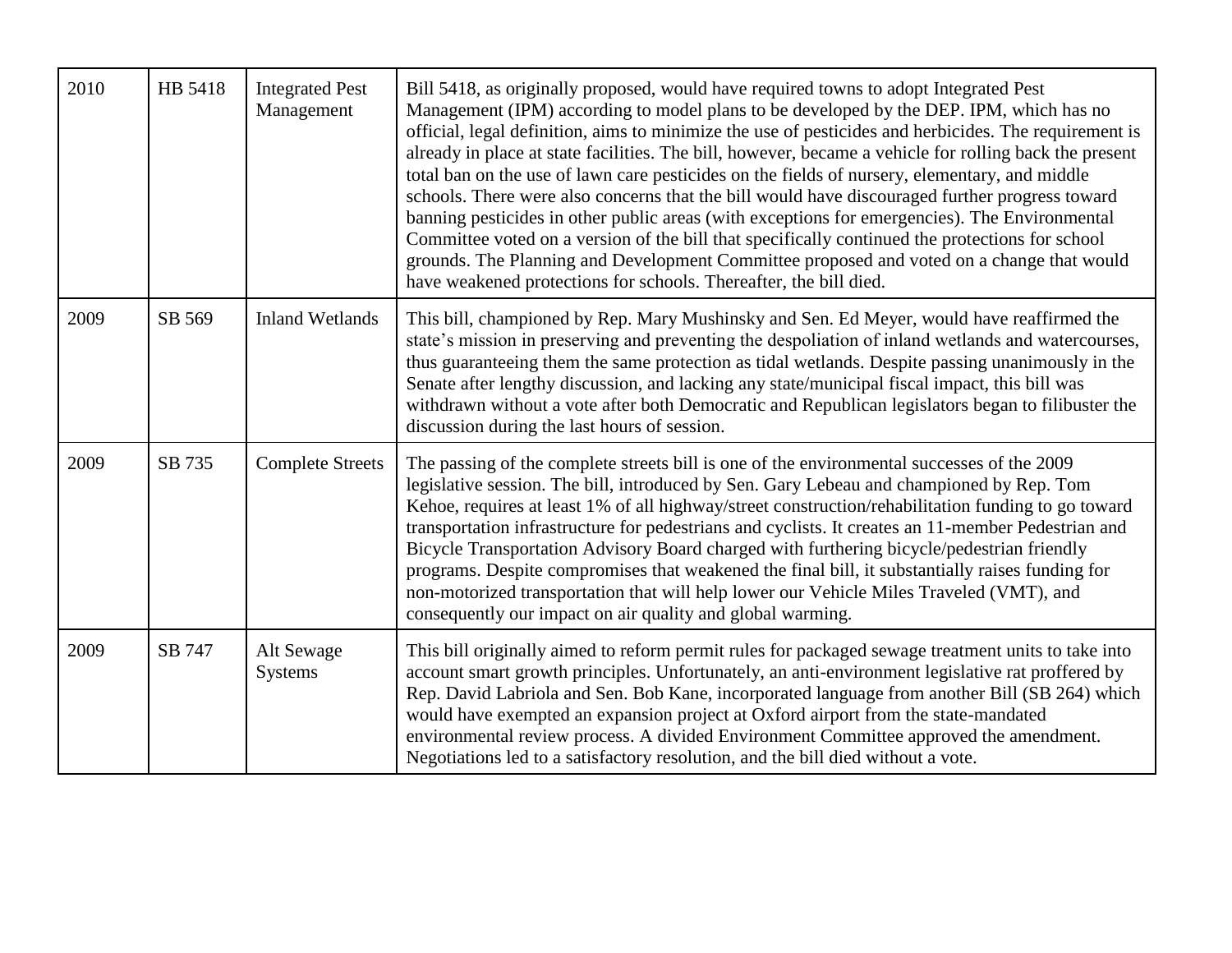| 2009 | SB 871  | <b>DEP</b><br>Enforcement  | This bill would have imposed stricter fines, fees, and penalties linked to violations of<br>environmental laws. It would have strengthened the DEP's ability to enforce laws already on the<br>books. This bill passed in the Environment, Judiciary, and Planning and Development committees,<br>but never made it to the Senate for a vote due to staunch opposition by business and industry<br>representatives.                                                                                                                                                                                                                                                                                                                                                             |
|------|---------|----------------------------|---------------------------------------------------------------------------------------------------------------------------------------------------------------------------------------------------------------------------------------------------------------------------------------------------------------------------------------------------------------------------------------------------------------------------------------------------------------------------------------------------------------------------------------------------------------------------------------------------------------------------------------------------------------------------------------------------------------------------------------------------------------------------------|
| 2009 | SB 919  | <b>PBDEs</b>               | Polybrominated diphenyl ether (PBDE) is a flame retardant found in many household products.<br>Types of PBDE are known to impact human health and advocates have been working for several<br>years to pass legislation banning products with PBDE where there are safer alternatives.                                                                                                                                                                                                                                                                                                                                                                                                                                                                                           |
| 2009 | SB 1020 | Pesticides@Day<br>CareCtrs | This bill protects children from exposure to harmful chemicals by tightening restrictions on<br>pesticide applications in day care facilities and schools.                                                                                                                                                                                                                                                                                                                                                                                                                                                                                                                                                                                                                      |
| 2009 | SB 1033 | <b>LEED</b> Incentives     | This bill will promote sustainable development by creating a transferable tax credit for green<br>buildings meeting or exceeding LEED Gold standards. The size of each tax credit will be<br>dependent on each direct cost involved in construction and structural rehabilitation. The bill<br>passed nearly unanimously in both House and Senate.                                                                                                                                                                                                                                                                                                                                                                                                                              |
| 2009 | HB 5474 | Recycling                  | This bill, championed by Rep. Linda Schofield, could have greatly improved recycling across the<br>state by changing certain zoning restrictions, mandating municipalities to pick up recycling<br>wherever they offer garbage pickup, directing school boards to develop and implement recycling<br>plans, and by requiring recycling receptacles at common gathering places such as stadiums and<br>parks. Passing nearly unanimously in the Environment Committee, Planning and Development<br>Committee, and the House, this essential piece of legislation never made it to the Senate for a vote.                                                                                                                                                                         |
| 2009 | HB 5934 | Wetlands                   | The failure of the river bill marks one of the most troubling losses for Connecticut's environmental<br>community. While in its final form the bill would have protected and preserved vegetation within<br>100 feet of a wetland or watercourse, concern from developers and home builders generated<br>substantial confusion. This translated into questionable compromises in bill language, a divided<br>Planning and Development Committee, and finally— the bill died on the House calendar without<br>formal debate. The buffers would have prevented water pollution, protected our communities from<br>floods, increased opportunities for recreation, controlled erosion, and provided vital habitats for<br>Connecticut's increasingly displaced plants and animals. |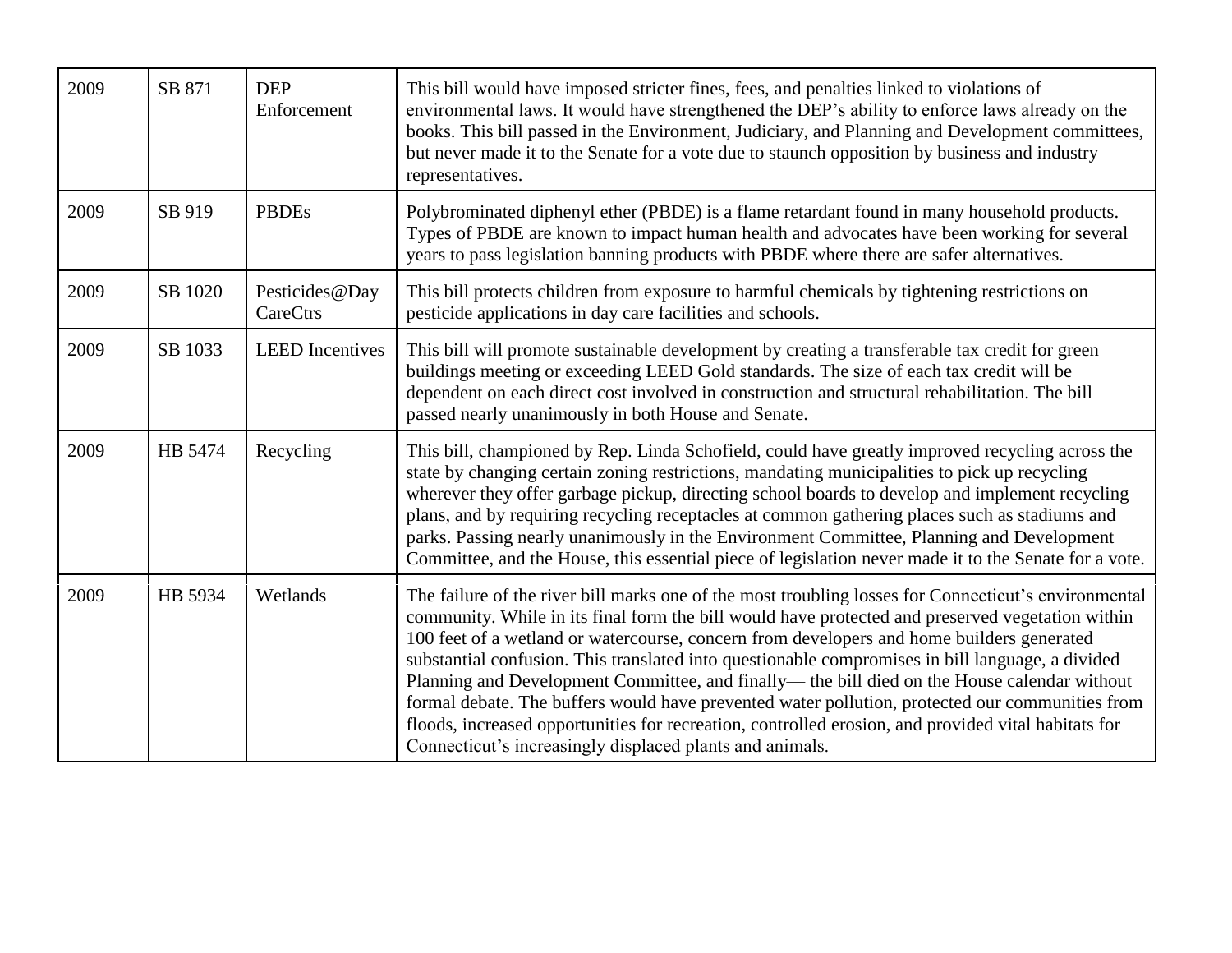| 2009 | HB 6397             | Green Fund             | In its third year before the legislature, this bill would have allowed municipalities to create green<br>funds to be used for local environmental projects of the town's choosing, such as purchasing open<br>space, remediating brownfields, or increasing energy efficiency. These funds would be financed in<br>their entirety by a buyer's fee on certain real property transactions. After passing the Environment<br>Committee by a wide margin, the bill was referred to the Finance Committee where it died when<br>leadership failed to raise the bill for a vote.                                                                                                                                                                                                                   |
|------|---------------------|------------------------|-----------------------------------------------------------------------------------------------------------------------------------------------------------------------------------------------------------------------------------------------------------------------------------------------------------------------------------------------------------------------------------------------------------------------------------------------------------------------------------------------------------------------------------------------------------------------------------------------------------------------------------------------------------------------------------------------------------------------------------------------------------------------------------------------|
| 2009 | HB 6496             | Green Clean            | This law will protect the health of Connecticut's children by mandating that local and regional<br>school boards adopt nationally or internationally certified green cleaning programs that minimize<br>effects on public health and the environment. The bill passed the Education and Appropriations<br>committees, then unanimously in the Senate, and finally with a split vote in the House.                                                                                                                                                                                                                                                                                                                                                                                             |
| 2009 | HB 6572             | <b>BPA</b>             | This bill was a significant win for the environment. It bans the sale, manufacture, and distribution<br>of reusable food containers and baby food/formula containers that include bisphenol-A, amid<br>concerns that the chemical might harm the health of infants. The final bill passed nearly<br>unanimously in both the Senate and House                                                                                                                                                                                                                                                                                                                                                                                                                                                  |
| 2008 | SB 357              | <b>Bottle Bill</b>     | This bill would have added bottles for water and other non-carbonated beverages to the state<br>recycling deposit program. This initiative has been defeated for many years due to industry<br>opposition and unwillingness by House leadership to bring the legislation to a vote despite<br>overwhelming support by the public and most legislators.                                                                                                                                                                                                                                                                                                                                                                                                                                        |
| 2008 | HB 5603             | <b>Inland Wetlands</b> | This bill would have strengthened the authority of local wetlands commissions by explicitly<br>stating that the goal of wetlands law is to protect wetlands, by allowing commissioners to give<br>weight to credible experts and by placing the burden on the applicant to prove that the project will<br>not harm water resources.                                                                                                                                                                                                                                                                                                                                                                                                                                                           |
| 2008 | SB 118 &<br>HB 5145 | Env. Justice           | The Environmental Justice bill will help ensure that environmentally-stressed communities don't<br>get burdened with more than their share of polluting facilities. The new law requires that an<br>applicant seeking approval to site polluting facilities in an environmentally–stressed community:<br>hold an informal public meeting; consult with officials of the town or towns where the facility will<br>be located or expanded to evaluate the need for a community environmental benefit agreement;<br>and file a meaningful public participation plan subject to the approval of DEP or the Connecticut<br>Siting Council. Votes cast for SB 118, also addressing Environmental Justice, are included in the<br>score. SB 118 was a parallel bill that only passed two committees. |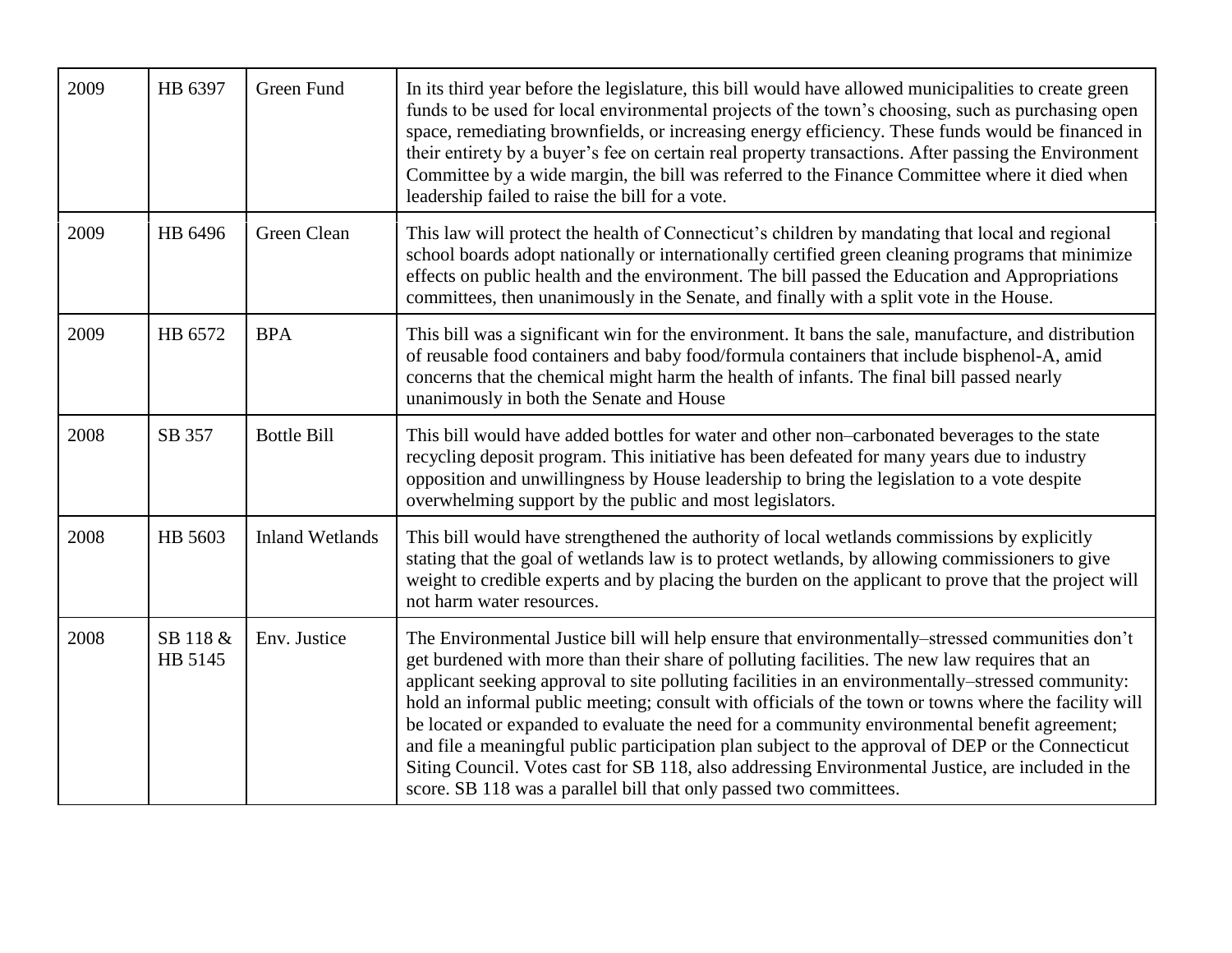| 2008 | HB 5600 | Global Warming                          | The global warming bill is widely regarded as this year's overwhelming winner. The bill caps<br>emissions of global warming pollution and requires emissions cuts to 10% below 1990 levels by<br>2020 and 80% emissions reductions from 2001 levels by 2050. Connecticut is the fifth state, after<br>California, New Jersey, Hawaii and Washington, to adopt mandatory limits on global warming<br>pollution. Several anti-environmental amendments to the global warming bill were raised, and<br>votes on those amendments are counted in legislators' scores.                                                                                                                                                                                                                                                                                                                                                                                                                                                                                                                                                                                                                                                                                             |
|------|---------|-----------------------------------------|---------------------------------------------------------------------------------------------------------------------------------------------------------------------------------------------------------------------------------------------------------------------------------------------------------------------------------------------------------------------------------------------------------------------------------------------------------------------------------------------------------------------------------------------------------------------------------------------------------------------------------------------------------------------------------------------------------------------------------------------------------------------------------------------------------------------------------------------------------------------------------------------------------------------------------------------------------------------------------------------------------------------------------------------------------------------------------------------------------------------------------------------------------------------------------------------------------------------------------------------------------------|
| 2008 | SB 136  | On-Site<br>SewageTrtmt.                 | The on-site sewage treatment bill would have set a two-year moratorium for building advanced<br>onsite sewage treatment systems processing more than 5000 gallons of sewage per day. The<br>moratorium would have allowed more time to research the effectiveness, potential risks and proper<br>oversight of these systems—uncertain issues at this time.                                                                                                                                                                                                                                                                                                                                                                                                                                                                                                                                                                                                                                                                                                                                                                                                                                                                                                    |
| 2008 | HB 5601 | Toxins,<br>Lead, Phthal.,<br><b>BPA</b> | The second of three bills addressing toxic chemicals in consumer products, this bill sought 1) to<br>expand the list of hazardous substances that toys and other children's products may not contain if<br>sold in Connecticut, 2) to require the Commissioner of Environmental Protection to compile a list<br>of chemicals of concern, and 3) to create an Innovation Institute at The University of Connecticut<br>to help Connecticut industries evaluate hazardous substances.                                                                                                                                                                                                                                                                                                                                                                                                                                                                                                                                                                                                                                                                                                                                                                           |
| 2008 | HB 5805 | <b>Toxins: Flame</b><br>Retardants      | The third of the toxins trio, this bill also addressed toxic chemicals in consumer products. This bill<br>sought to phase out the class of chemicals known as alkylphenol ethoxylates and certain toxic<br>flame retardants. It also would have let the Commissioner of Environmental Protection ban<br>additional flame retardants once a safer alternative exists.                                                                                                                                                                                                                                                                                                                                                                                                                                                                                                                                                                                                                                                                                                                                                                                                                                                                                          |
| 2007 | SB1084  | Land Use<br>Commissions                 | Advocates strongly opposed this legislation which would have undermined effective inland<br>wetlands commissions. This bill sought to give municipalities the ability to create a land use<br>commission to replace planning and zoning commissions and inland wetland agencies. Combining<br>these two existing agencies diminishes a town's ability to focus resources specifically needed for<br>wetlands protection. The resources that are presently designated for wetlands protection would be<br>removed, and placed in a general fund shared by the other combined agencies. This bill originated<br>in the Planning and Development Committee and passed the Senate with misinformation that the<br>wetlands provisions had been removed. We applaud Committee co-chair Senator Coleman for<br>responding to environmental concerns and not pursuing the bill after the Senate had voted. We<br>were disappointed that co-chair Representative Feltman refused to discuss the issue with<br>concerned groups. Senator Harris' regular communication with environmental leaders helped them<br>pursue and defeat the bill. We have counted both the committee vote and the Senate vote to<br>recognize those legislators who challenged the measure. |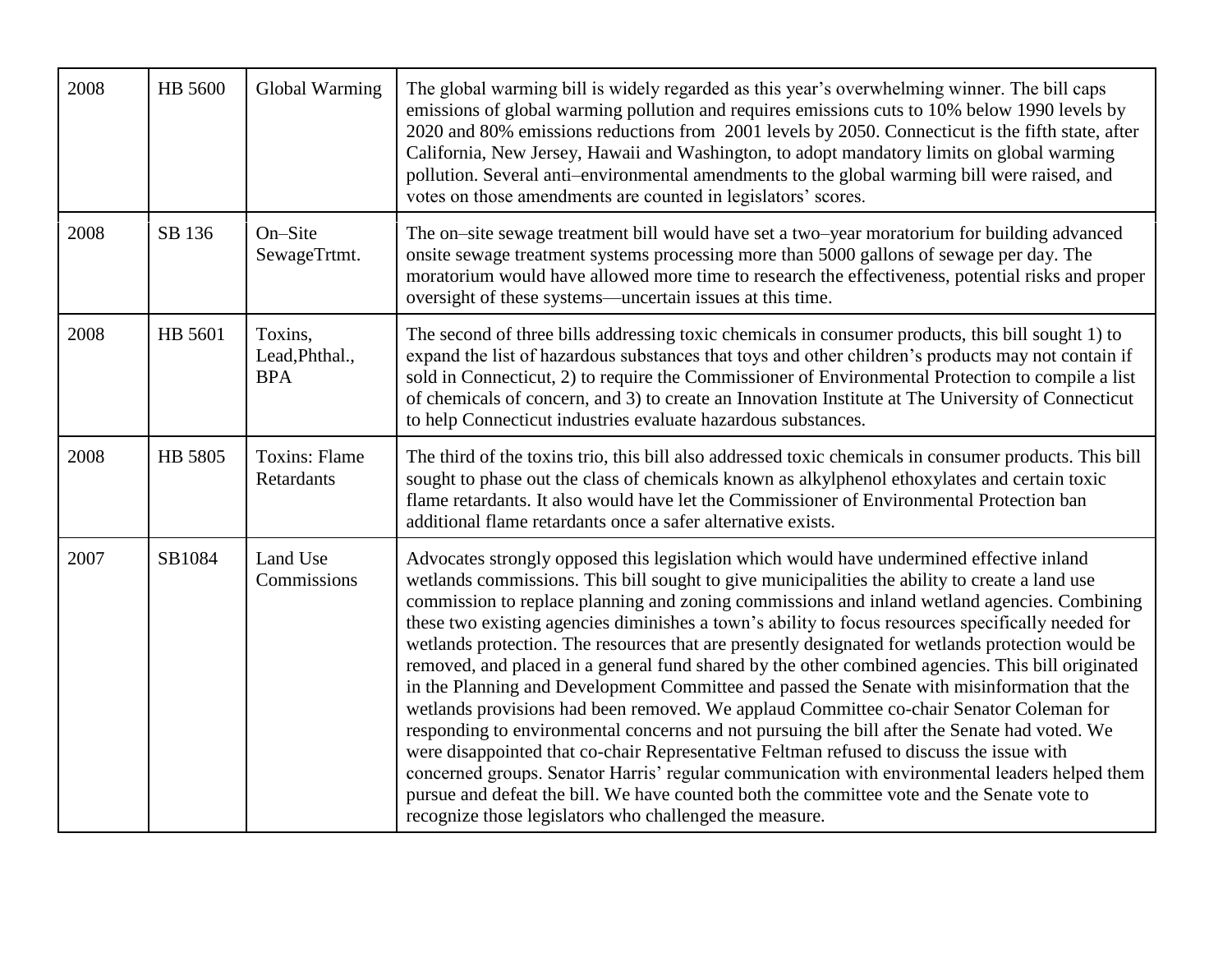| 2007 | SB 1182 | <b>State Surplus</b><br><b>Land Review</b> | This represents a two-year effort championed by Senator Slossberg in the Senate, and<br>Representatives Spallone and Floren in the House, to bring more attention to the natural, open<br>spaces owned by the state that are sold or transferred as surplus land without adequate<br>environmental review. With passage of this bill, before any public land of ten acres or more is<br>transferred to a municipality, there must be an opportunity for public notice and comment. This<br>bill passed six committees with a mixture of support, and so all are counted. After lengthy, but<br>successful negotiations with relevant agencies, Senator Gaffey stepped in at the last moment and<br>tied up the bill with provisions that weakened it. Both chamber votes were unanimous and are not<br>tallied, but the important committee votes are included.                                                                                                                                                                                                                                                                                                                                                                                                                                                                                                                                                                                                                                                                                                                                                                                                 |
|------|---------|--------------------------------------------|-----------------------------------------------------------------------------------------------------------------------------------------------------------------------------------------------------------------------------------------------------------------------------------------------------------------------------------------------------------------------------------------------------------------------------------------------------------------------------------------------------------------------------------------------------------------------------------------------------------------------------------------------------------------------------------------------------------------------------------------------------------------------------------------------------------------------------------------------------------------------------------------------------------------------------------------------------------------------------------------------------------------------------------------------------------------------------------------------------------------------------------------------------------------------------------------------------------------------------------------------------------------------------------------------------------------------------------------------------------------------------------------------------------------------------------------------------------------------------------------------------------------------------------------------------------------------------------------------------------------------------------------------------------------|
| 2007 | SB 1215 | <b>Smart Growth</b>                        | With a focus on economic growth, this Smart Growth bill sought to encourage responsible<br>development throughout the state. An important focus of the bill would have brought about<br>property tax reform to encourage better cooperation between towns on development. It also had<br>provisions to establish a state economic development plan to address and resolve issues pertaining<br>to development, transportation, and environmental protection in Connecticut. The bill passed the<br>Senate, but died on the House calendar. Instead, a similar bill, 7090, became the primary Smart<br>Growth bill and the one to successfully pass both Chambers. It lacked the property tax reform<br>provision contained in 1215. All four committee votes on 1215 were scored.                                                                                                                                                                                                                                                                                                                                                                                                                                                                                                                                                                                                                                                                                                                                                                                                                                                                               |
| 2007 | SB 1289 | <b>Bottle Bill</b>                         | Co-Chairs of the Environment Committee, Senator Bill Finch and Representative Richard Roy led<br>the campaign to expand Connecticut's bottle deposit recycling law. If passed, this long-overdue<br>update to the "Bottle Bill" would allow Connecticut residents to recycle and receive a deposit<br>refund on plastic water bottles, juice containers, flavored tea and sports drink containers. Passage<br>of this bill would preserved resources and energy by recycling containers into new products,<br>provide incentives for reducing litter and ultimately reduce greenhouse gas emissions because less<br>energy is consumed when containers are recycled into new products and emissions caused by their<br>incineration are eliminated. Manufacturers and grocers continue to be the primary opponents year<br>after year despite the bill's increase in the handling fee paid to stores to offset their costs. The bill<br>easily passed multiple committees and the Senate, but without the necessary support from Speaker<br>Amann to bring the bill to a vote in the House, it was intentionally sent to the General Law<br>Committee in the last days of session where leadership knew it would be killed. All Committee<br>votes and Senate votes were scored. A second vote in the Finance Committee (Amendment B) was<br>also scored as it would have turned the bill into a study. The gutting amendment in Finance was<br>supported by individuals, such as David McCluskey, who even though he had indicated on his<br>LCV questionnaire that he would support expansion of the bottle bill, instead worked to block it<br>this session. |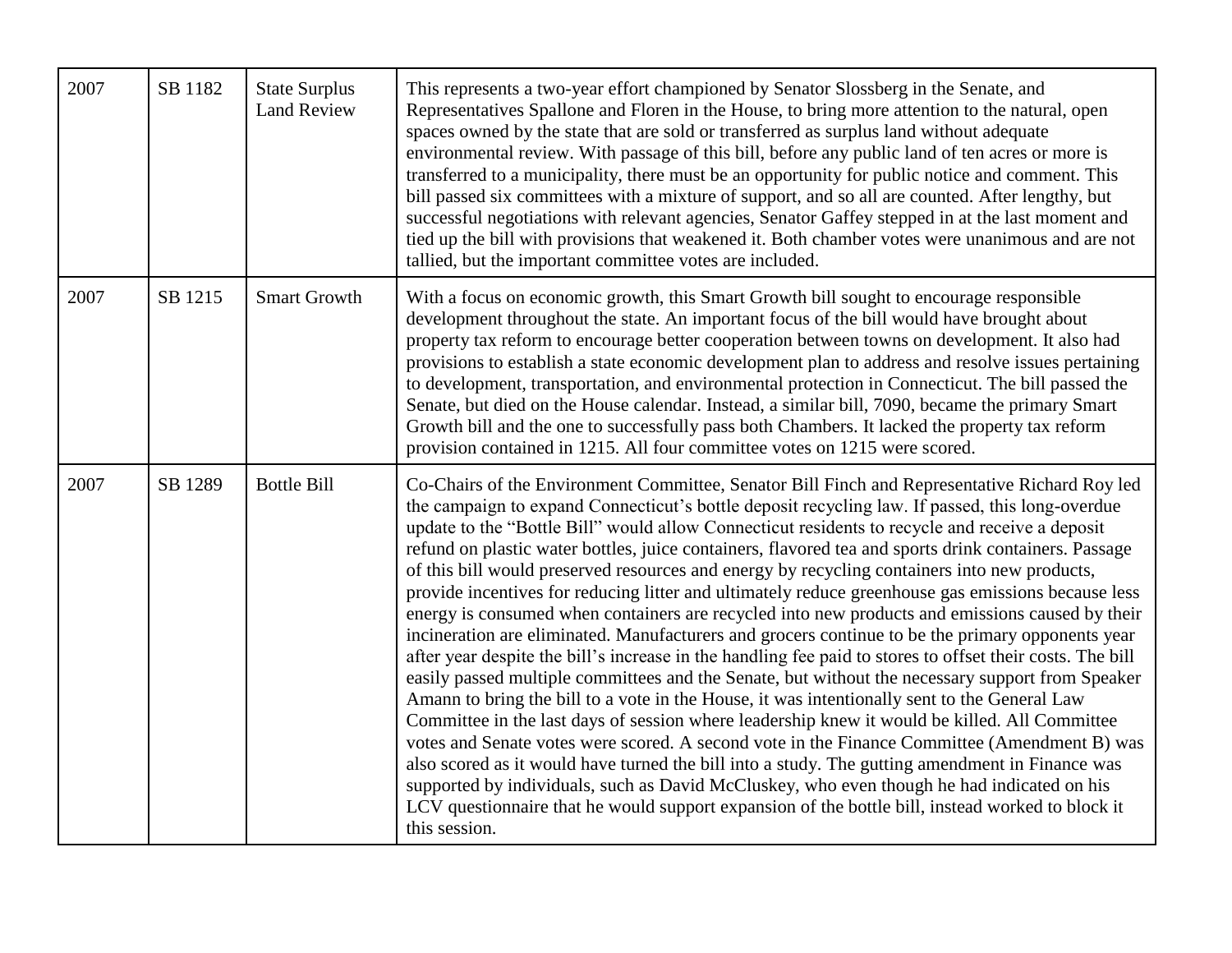| 2007 | SB 1341 | Mining                | A last minute amendment to this otherwise environmentally benign bill was a major assault on<br>long-standing protections for ecologically sensitive watershed land. The amendment allows a 40-<br>year lease for a gravel mining operation on Class I and II water company lands now owned by<br>New Britain Water Company. This legislative "rat" had no public or environmental review and<br>was purposely placed in 1341 on the last night of session because current law forbids the sale of<br>watershed lands for commercial use. Led by Representative Sayers and Senator DeFronzo, this<br>amendment exempts the city of New Britain from this law. Not only is this a terrible precedent for<br>watershed lands, it is a discreditable way for the legislature to do business.                                                       |
|------|---------|-----------------------|-------------------------------------------------------------------------------------------------------------------------------------------------------------------------------------------------------------------------------------------------------------------------------------------------------------------------------------------------------------------------------------------------------------------------------------------------------------------------------------------------------------------------------------------------------------------------------------------------------------------------------------------------------------------------------------------------------------------------------------------------------------------------------------------------------------------------------------------------|
| 2007 | SB 1432 | Global Warming        | The goal of this legislation championed by Environment Committee co-chair Senator Bill Finch                                                                                                                                                                                                                                                                                                                                                                                                                                                                                                                                                                                                                                                                                                                                                    |
| 2007 | SB 1432 | Global Warming<br>(A) | was to lessen Connecticut's ecological footprint by conserving energy and preserving open space.<br>An important provision in the bill was enabling legislation to allow towns to add 0.5% to the<br>conveyance fee on the purchase of real estate to fund environmental needs. This Municipal Green<br>Fund would have provided much needed funds without raising property taxes. Two votes in the<br>Environment Committee were the only ones scored: the original committee vote, and a vote on a<br>negative amendment that would have removed the Green Fund entirely. The bill was severely<br>undermined in the Planning and Development Committee without a clear vote on the weakening<br>amendment, and was finally referred to the Judiciary Committee by Senate leaders on the last day<br>of session where it died without a vote. |
| 2007 | HB 5234 | Pesticide Use         | A law currently exists that will ban the use of lawn care pesticides on preschool and elementary<br>school grounds after a period of time when Integrated Pest Management may be used. This bill<br>expands the ban (which will begin on July 1, 2009 after two more years of permissible Integrated<br>Pest Management) to include playing fields, playgrounds, and school grounds through grade eight.<br>This is a significant victory that will help protect children from the negative health effects<br>associated with longterm exposure to these toxins. Senator Meyer introduced and shepherded the<br>bill through the process. The final Senate and House votes were scored.                                                                                                                                                         |
| 2007 | HB 7040 | Wetland<br>Decisions  | Although wetlands are supposed to be protected by strict planning and zoning laws, this bill<br>(which originated in the Planning and Development Committee) undermines "due consideration"<br>that should be given to recommendations of Inland Wetland Commissions. It calls for both the<br>permitting process and the Inland Wetland review to begin at the same time, instead of starting<br>with the Wetlands review. It is not clear how this will impact permit conditions that are established<br>by a town Planning and Zoning board, but this appears to be a recipe for litigation between<br>developers and towns. The final votes in the House and the Senate were scored.                                                                                                                                                        |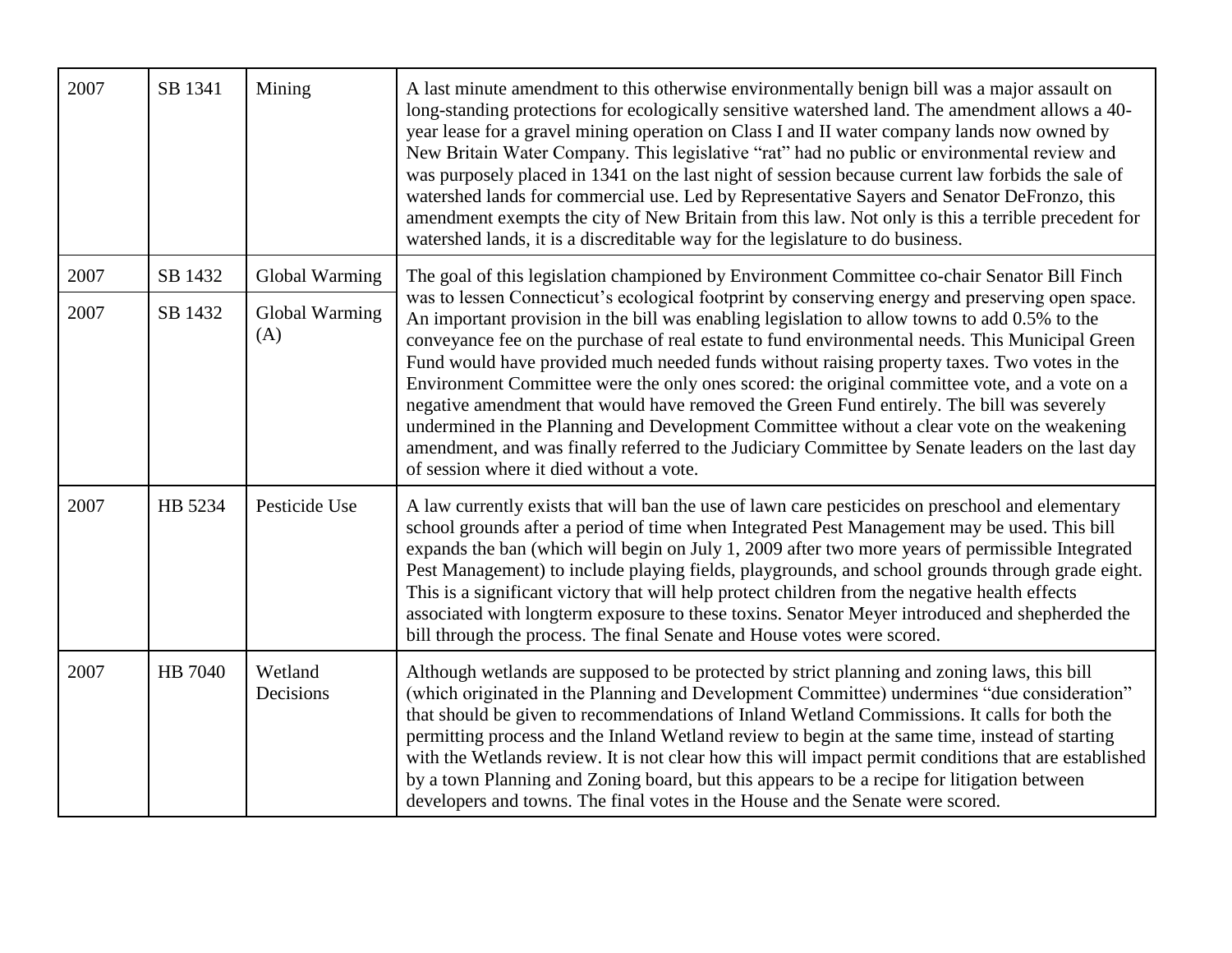| 2007 | HB 7090 | <b>Smart Growth</b>   | Senator Coleman and Representative Sharkey were essential in passage of this important land use<br>planning legislation. Representative Feltman proved to be a major obstacle during the<br>negotiations. The bill created a Responsible Growth Task Force to monitor land use policies and<br>programs and identify criteria for responsible development. It also requires that towns maintain<br>updated development plans that parallel the state's Plan of Conservation and Development. Most<br>importantly, the bill calls for the preparation of a state economic plan that will direct state<br>investment consistent with the State Conservation and Development Plan. An important provision<br>that was NOT contained in 7090 would have brought about property tax reform to encourage<br>better cooperation between towns on development. Two committee votes are included in the score.<br>All other votes were unanimous in favor of the bill and were not scored. |
|------|---------|-----------------------|-----------------------------------------------------------------------------------------------------------------------------------------------------------------------------------------------------------------------------------------------------------------------------------------------------------------------------------------------------------------------------------------------------------------------------------------------------------------------------------------------------------------------------------------------------------------------------------------------------------------------------------------------------------------------------------------------------------------------------------------------------------------------------------------------------------------------------------------------------------------------------------------------------------------------------------------------------------------------------------|
| 2007 | HB 7249 | Electronic<br>Devices | In the past ten years, electronic waste recycling (E-waste) opportunities have been sporadic and<br>inconsistent. A bill failed last year due to disagreement about who would be financially<br>responsible. Since then, Representative Widlitz successfully worked to negotiate a bill to establish<br>a statewide system to recycle computers and televisions. One of the major successes of the session,<br>passage of this bill promotes a "producer financed, producer-run system." This is an important<br>step toward reducing toxic materials such as lead and mercury that enter the environment when<br>electronics are not disposed of properly. All six committee, House and Senate votes are scored.                                                                                                                                                                                                                                                                 |
| 2006 | SB 313  | Public Water          | This act requires that the public health (DPH) commissioner receive notice of applications<br>submitted to local agencies about activities on public water supply watersheds. It allows the DPH<br>commissioner to adopt regulations that incorporate federal drinking water regulations, and requires<br>DEP and DPH to study the use of ethanol as a gasoline additive.                                                                                                                                                                                                                                                                                                                                                                                                                                                                                                                                                                                                         |
| 2005 | SB 410  | Farmland              | SB 410 provides approximately \$27 million in new funding for open space, historic preservation,<br>affordable housing and farmland preservation. Towns will collect a \$30 document fee for each<br>new land record filed and keep \$3 of the fee to administer the program. Many lawmakers on both<br>sides of the aisle fought for this legislation. Special recognition goes to Sen. Don Williams, who<br>ensured this would be an environmental priority this session, and to Rep. Dick Beldon and Rep.<br>Lew Wallace for leading this effort in the House.                                                                                                                                                                                                                                                                                                                                                                                                                 |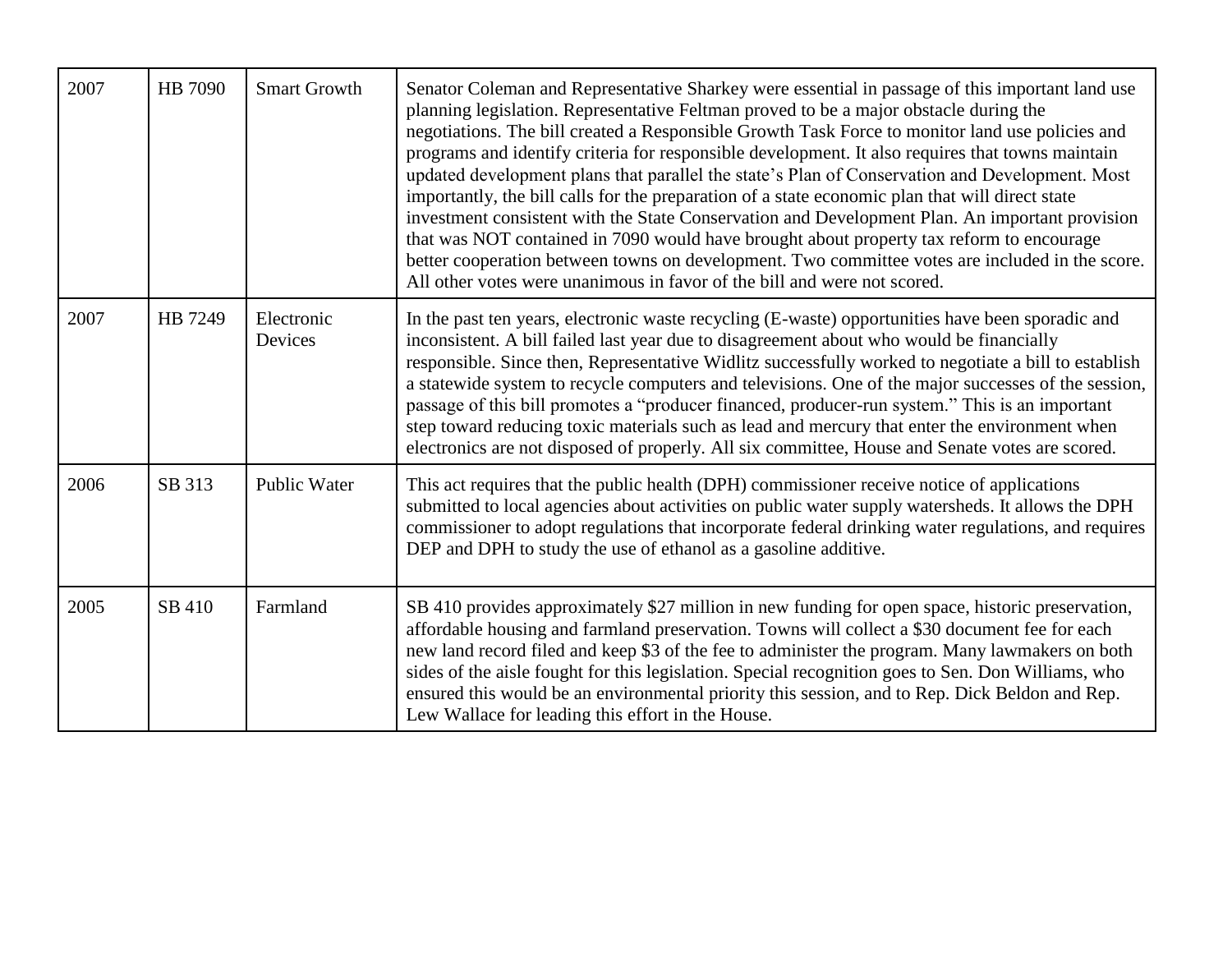| 2005 | SB 1294 | <b>Stream Flow</b><br>Regs. | HB 1294 requires the DEP to revise outdated stream flow regulations. Over 60 of the State's rivers<br>have unnaturally low flow and some even run dry in the summer due to a lack of science-based<br>standards for allowing water diversion. This adversely affects both people and wildlife. A lower<br>quantity of water often means a higher concentration of wastes and pollutants. Passage of SB 1294<br>is a first step toward raising the minimum flow levels to acceptable standards for Connecticut<br>rivers and streams. The original concept was introduced by Sen. Andrew Roraback, and later<br>championed by Sen. Andrea Stillman and Rep. Mary Mushinsky. Rep. Len Fasano attached a<br>weakening amendment in the P&D Committee, which was successfully removed by<br>Representative Lew Wallace in the House. |
|------|---------|-----------------------------|----------------------------------------------------------------------------------------------------------------------------------------------------------------------------------------------------------------------------------------------------------------------------------------------------------------------------------------------------------------------------------------------------------------------------------------------------------------------------------------------------------------------------------------------------------------------------------------------------------------------------------------------------------------------------------------------------------------------------------------------------------------------------------------------------------------------------------|
| 2005 | HB 6393 | Comm Pres. \$<br>Invest     | HB 6393 would have allowed municipalities—if they chose to do so—to raise funds for farmland,<br>forest and water resource protection and recreation areas by applying a conveyance tax up to 1%<br>on real estate transactions over \$100,000. Rep. James Spallone deserves credit for championing<br>this worthwhile legislation.                                                                                                                                                                                                                                                                                                                                                                                                                                                                                              |
| 2005 | HB 6570 | Plans of C & D              | HB 6570 requires the OPM to identify Priority Funding Areas, develop management plans for key<br>corridors, and encourage consistency between local, regional and state plans of Conservation and<br>Development. State funding would be focused on designated priority areas. Although the final<br>version contained troubling exemptions for municipalities, the bill as a whole is a first step toward<br>better land use planning in Connecticut. Rep. Lew Wallace did a tremendous job of shepherding<br>this highly complex and controversial bill through the legislature. Rep. Craig Miner led the<br>opposition on this bill. Status:Passed,                                                                                                                                                                           |
| 2005 | HB 6906 | Energy                      | HB 6906 died during the regular session because of utility opposition to the removal of a provision<br>that would have allowed them to keep millions of ratepayer dollars. Nevertheless, the bill was<br>passed in the special session under a new number, HB 7501. The bill contains a range of new<br>incentives and programs that were developed in response to high energy prices and federally<br>imposed congestion charges. Environmental provisions of the bill include incentives for<br>conservation and energy efficiency, distributed generation, natural gas conservation, and<br>development of clean energy sources to reduce air pollution. Senator John Fonfara championed<br>this bill.                                                                                                                        |
| 2005 | HB 6908 | Clean Cars II               | HB 6908 requires DEP to study and recommend incentives for Connecticut consumers to purchase<br>vehicles with lower emissions. Areas to study include a ranking system for vehicles based on their<br>greenhousegas emissions, rebates on the sales tax of low-emission vehicles, and higher taxes for<br>higher polluting vehicles.                                                                                                                                                                                                                                                                                                                                                                                                                                                                                             |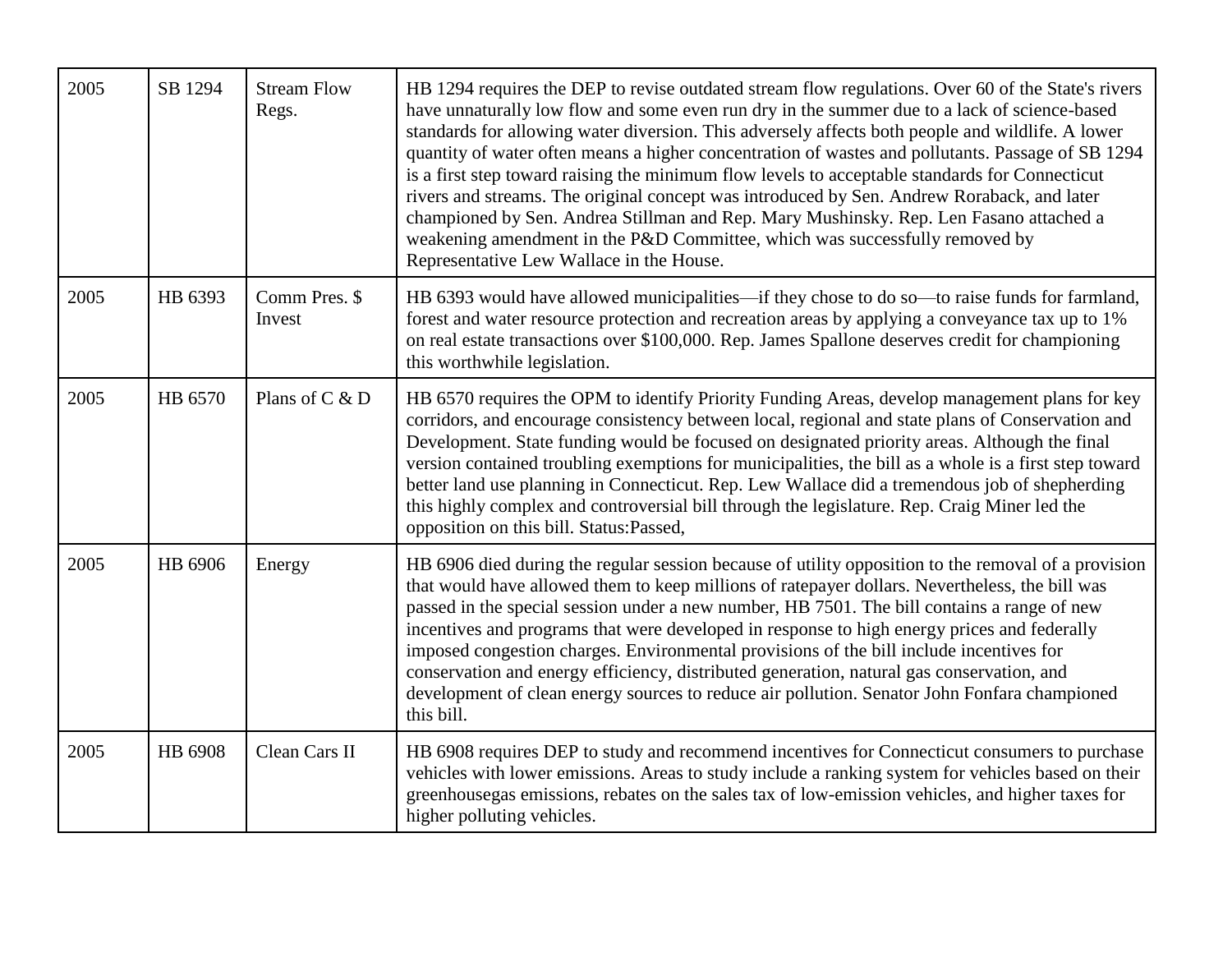| 2004 | HB 5044 | Plans of C&D                    | This important land use planning bill would have provided for priority funding areas as well as<br>promote consistency in state and regional plans of conservation and development. It was defeated<br>in a roll call vote in the House, but then reconsidered in the last hours of session, where there was<br>not enough time remaining to debate the merits of the bill. Representative Lew Wallace did a<br>yeoman's job of moving this bill forward.                                                                                                                                                                                                                                                      |
|------|---------|---------------------------------|----------------------------------------------------------------------------------------------------------------------------------------------------------------------------------------------------------------------------------------------------------------------------------------------------------------------------------------------------------------------------------------------------------------------------------------------------------------------------------------------------------------------------------------------------------------------------------------------------------------------------------------------------------------------------------------------------------------|
| 2003 | HB 5165 | <b>Light Pollution</b>          | Requires state buildings and facilities to maximize energy conservation and minimize light<br>pollution                                                                                                                                                                                                                                                                                                                                                                                                                                                                                                                                                                                                        |
| 2003 | HB 5686 | <b>Light Pollution</b>          | Prohibits floodlights intended to illuminate private property from being located in a state right of<br>way unless they meet certain light pollution reduction requirements. Existing lights would need to<br>be in compliance by October 2005                                                                                                                                                                                                                                                                                                                                                                                                                                                                 |
| 2003 | HB 6640 | <b>Smart Growth</b>             | Would have required state, regional, and local planning bodies to develop land use plans that<br>target development based on certain smart growth principles, including a town's ability to limit<br>permits and tying open space grants to a town's build out plan                                                                                                                                                                                                                                                                                                                                                                                                                                            |
| 2002 | HB 5209 | <b>Power Plants</b>             | After a five-year struggle between environmental advocates, industry interests, and state officials,<br>Connecticut was able to pass legislation requiring on-site cleanup of the "sooty six" power plants.<br>These older power plants, along with some other smaller sources, will be required to meet the<br>same modern clean air standards for sulfur dioxide emissions as other newer plants. A similar bill<br>passed the legislature last year, but was vetoed by the Governor, with no legislative effort to<br>override. This yearOs legislation contains the same restriction on trading pollution credits as last<br>year, and clarifies a provision to allow for waivers during an energy crisis. |
| 2002 | HB 5346 | L. I. Sound #1<br>Veto Override | This bill would have placed a moratorium on all new cables to be constructed across Long Island<br>Sound. This would have also halted a highly controversial project already permitted and set to<br>begin construction across one of Long Island Sound's most productive shellfish beds. The<br>moratorium successfully passed both chambers of the legislature but was vetoed by the Governor.<br>The legislature fell two votes short of the total needed to override the veto. Votes on an unfriendly<br>amendment in the Senate, the final bill in the House, and the veto override are scored.                                                                                                           |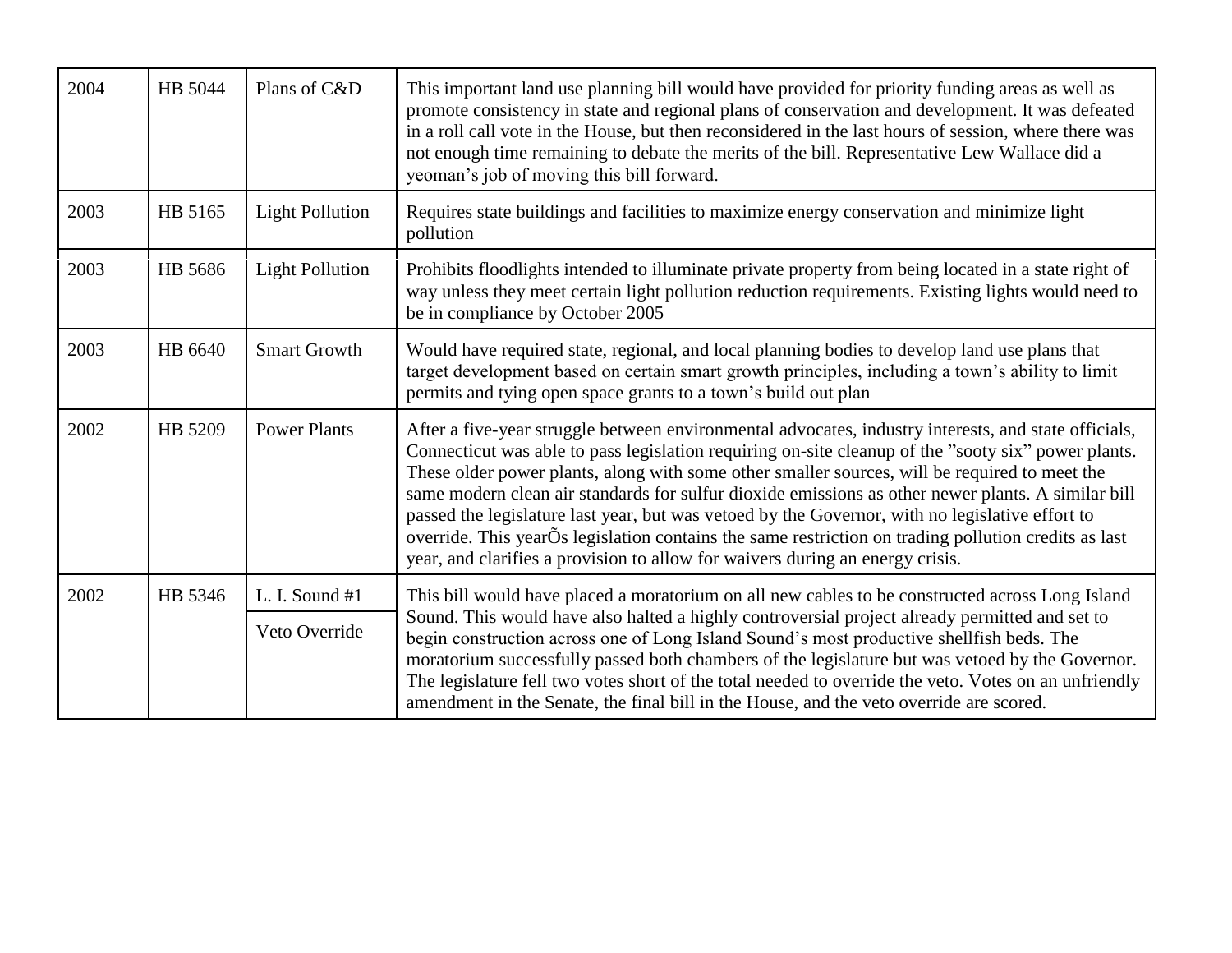| 2001 | SB 1068 | <b>State Agency</b><br>Purchases  | This bill was amended in the Finance committee to promote state agencies use of recycled<br>products, and of products, services, or practices that are less harmful to human health and the<br>environment than comparable products, services, or practices. While the bill's treatment of fuel<br>efficiency standards is mixed, it does increase the number of vehicles that run on alternative fuels.<br>Also, the bill increases from 10% to 30% the percentage of fiber material in recycled white paper<br>used in the manufacture of state lottery tickets and tax return forms that must come from post-<br>consumer recovered paper. The amendment was the most important vote, and is the only one<br>included in the score.                                                                                                                      |
|------|---------|-----------------------------------|-------------------------------------------------------------------------------------------------------------------------------------------------------------------------------------------------------------------------------------------------------------------------------------------------------------------------------------------------------------------------------------------------------------------------------------------------------------------------------------------------------------------------------------------------------------------------------------------------------------------------------------------------------------------------------------------------------------------------------------------------------------------------------------------------------------------------------------------------------------|
| 2001 | HB 6365 | Power Plant air<br>standards      | Aimed at cleaning up the state's worst polluting power plants, this bill would have set the highest<br>air quality standards in the country. Despite amendments offered to weaken provisions of the bill,<br>it successfully passed both chambers, but was later vetoed by Governor Rowland. Both the<br>amendment votes and the final votes are score                                                                                                                                                                                                                                                                                                                                                                                                                                                                                                      |
| 2001 | HB 6687 | Mercury                           | This legislation is a regional New England initiative. The DEP backed away from strong support<br>for this bill as questions were raised about the lack of actual data on mercury containing items.<br>There was also aggressive opposition by General Electric and the electrical lighting manufacturers<br>trade associations, and no coordinated effort to support the bill's strongest provisions. Alarmed by<br>significant last minute revisions, the bill's supporters halted further action before it could be voted<br>on in the House. The only votes scored are amendments that reflect an effort to weaken the bill in<br>the Environment and Finance committees                                                                                                                                                                                |
| 2001 | HB 6973 | Moratorium on<br>new incinerators | Carried forward from last year, this bill would have extended the moratorium on the issuance of<br>air pollution permits for new incinerators and certain industrial facilities. After passing numerous<br>committees, it eventually passed the House. Rather than take up the bill, the Senate sent it to the<br>Planning and Development committee where it was defeated by a 6 to 7 vote. Since there was a<br>full House vote, that vote was included. It should be noted, however, that two Representatives<br>changed their positions to vote against the bill in the Planning and Development committee even<br>though they voted for the bill in the House (see "Bonus/Demerit Points"). This bill is included in<br>the Senate scores by including as many committee votes cast by Senators as possible to reflect<br>their position on the issue. |